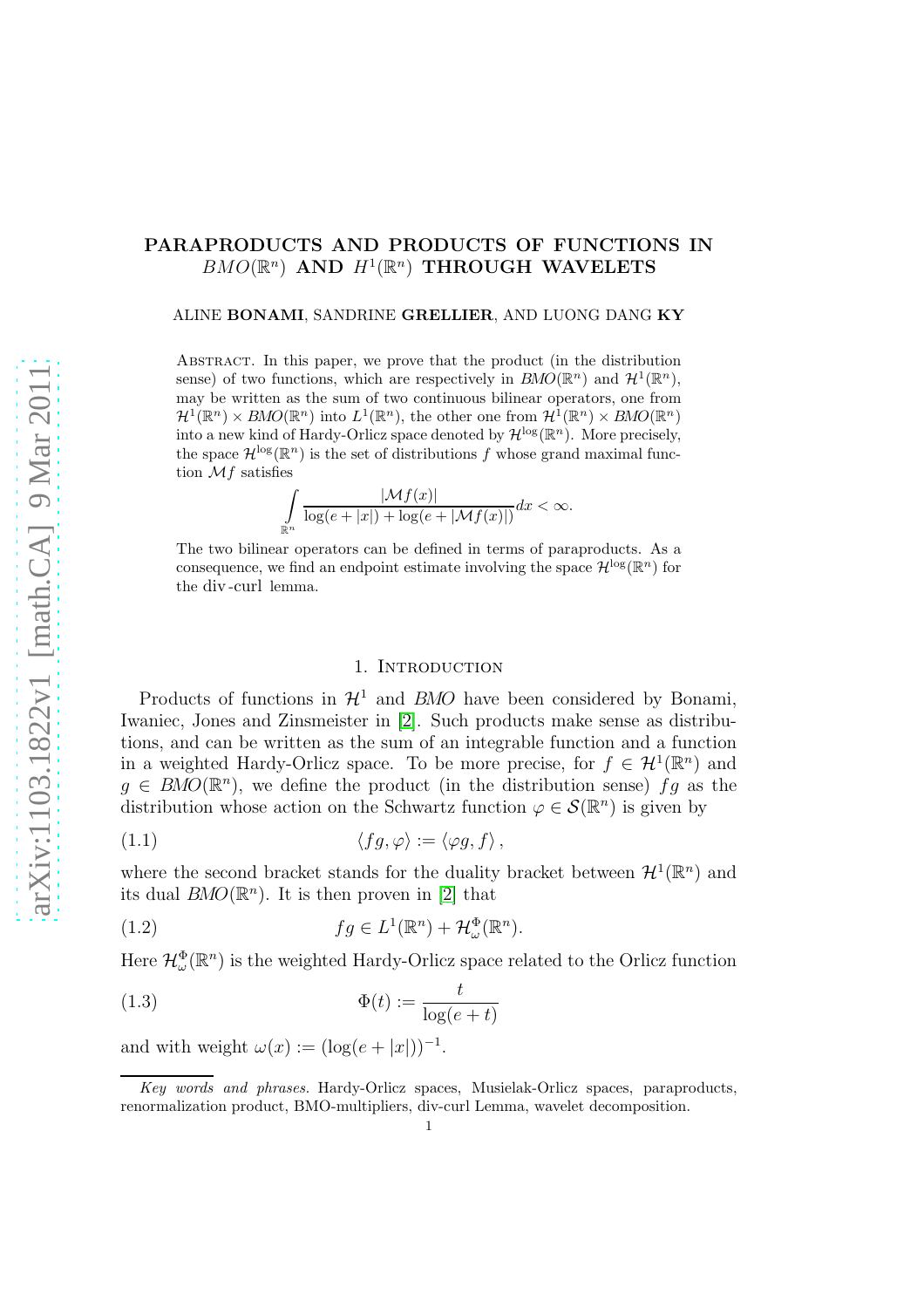Our aim is to improve this result in many directions. The first one consists in proving that the space  $\mathcal{H}^{\Phi}_{\omega}(\mathbb{R}^n)$  can be replaced by a smaller space. More precisely, we define the Musielak-Orlicz space  $L^{\log}(\mathbb{R}^n)$  as the space of measurable functions  $f$  such that

$$
\int_{\mathbb{R}^n} \frac{|f(x)|}{\log(e+|x|) + \log(e+|f(x)|)} dx < \infty.
$$

The space  $\mathcal{H}^{\log}(\mathbb{R}^n)$  is then defined, as usual, as the space of tempered distributions for which the grand maximal function is in  $L^{\log}(\mathbb{R}^n)$ . This is a particular case of a Hardy space of Musielak-Orlicz type, with a variable  $(in x)$  Orlicz function that is also called a Musielak-Orlicz function (see [\[13\]](#page-15-1)). This kind of space had not yet been considered. A systematic study of Hardy spaces of Musielak-Orlicz type has been done separately by the last author [\[13\]](#page-15-1). It generalizes the work of Janson [\[12\]](#page-15-2) on Hardy-Orlicz spaces. In particular, it is proven there that the dual of the space  $\mathcal{H}^{\log}(\mathbb{R}^n)$  is the generalized BMO space that has been introduced by Nakai and Yabuta (see [\[19\]](#page-16-0)) to characterize multipliers of  $BMO(\mathbb{R}^n)$ . Remark that by duality with our result, functions f that are bounded and in the dual of  $\mathcal{H}^{\log}(\mathbb{R}^n)$  are multipliers of  $BMO(\mathbb{R}^n)$ . By the theorem of Nakai and Yabuta there are no other multipliers, which, in some sense, indicates that  $\mathcal{H}^{\log}(\mathbb{R}^n)$  could not be replaced by a smaller space.

Secondly we answer a question of [\[2\]](#page-15-0) by proving that there exists continuous bilinear operators that allow to split the product into an  $L^1(\mathbb{R}^n)$  part and a part in this Hardy Orlicz space  $\mathcal{H}^{\log}(\mathbb{R}^n)$ . More precisely we have the following.

<span id="page-1-0"></span>Theorem 1.1. There exists two continuous bilinear operators on the product space  $\mathcal{H}^1(\mathbb{R}^n) \times BMO(\mathbb{R}^n)$ , respectively  $S: \mathcal{H}^1(\mathbb{R}^n) \times BMO(\mathbb{R}^n) \mapsto L^1(\mathbb{R}^n)$  and  $T: \mathcal{H}^1(\mathbb{R}^n) \times \text{BMO}(\mathbb{R}^n) \mapsto \mathcal{H}^{\log}(\mathbb{R}^n)$  such that

$$
(1.4) \t\t fg = S(f,g) + T(f,g).
$$

The operators S and T are defined in terms of a wavelet decomposition. The operator  $T$  is defined in terms of paraproducts. There is no uniqueness, of course. In fact, the same decomposition of the product  $fg$  has already been considered by Dobyinsky and Meyer (see [\[9,](#page-15-3) [7,](#page-15-4) [8\]](#page-15-5), and also [\[4,](#page-15-6) [5\]](#page-15-7)). The action of replacing the product by the operator  $T$  was called by them a renormalization of the product. Namely, T preserves the cancellation properties of the factor, while  $S$  does not. Dobyinsky and Meyer considered  $L^2$  data for both factors, and showed that  $T(f, g)$  is in the Hardy space  $\mathcal{H}^1(\mathbb{R}^n)$ . What is surprising in our context is that both terms inherit some properties of the factors. Even if the product fg is not integrable, the function  $S(f, g)$  is, while  $T(f, g)$  inherits cancellation properties of functions in Hardy spaces without being integrable. So, in some way each term has more properties than expected at first glance.

Another implicit conjecture of [\[2\]](#page-15-0) concerns bilinear operators with cancellations, such as the ones involved in the div -curl lemma for instance. In this case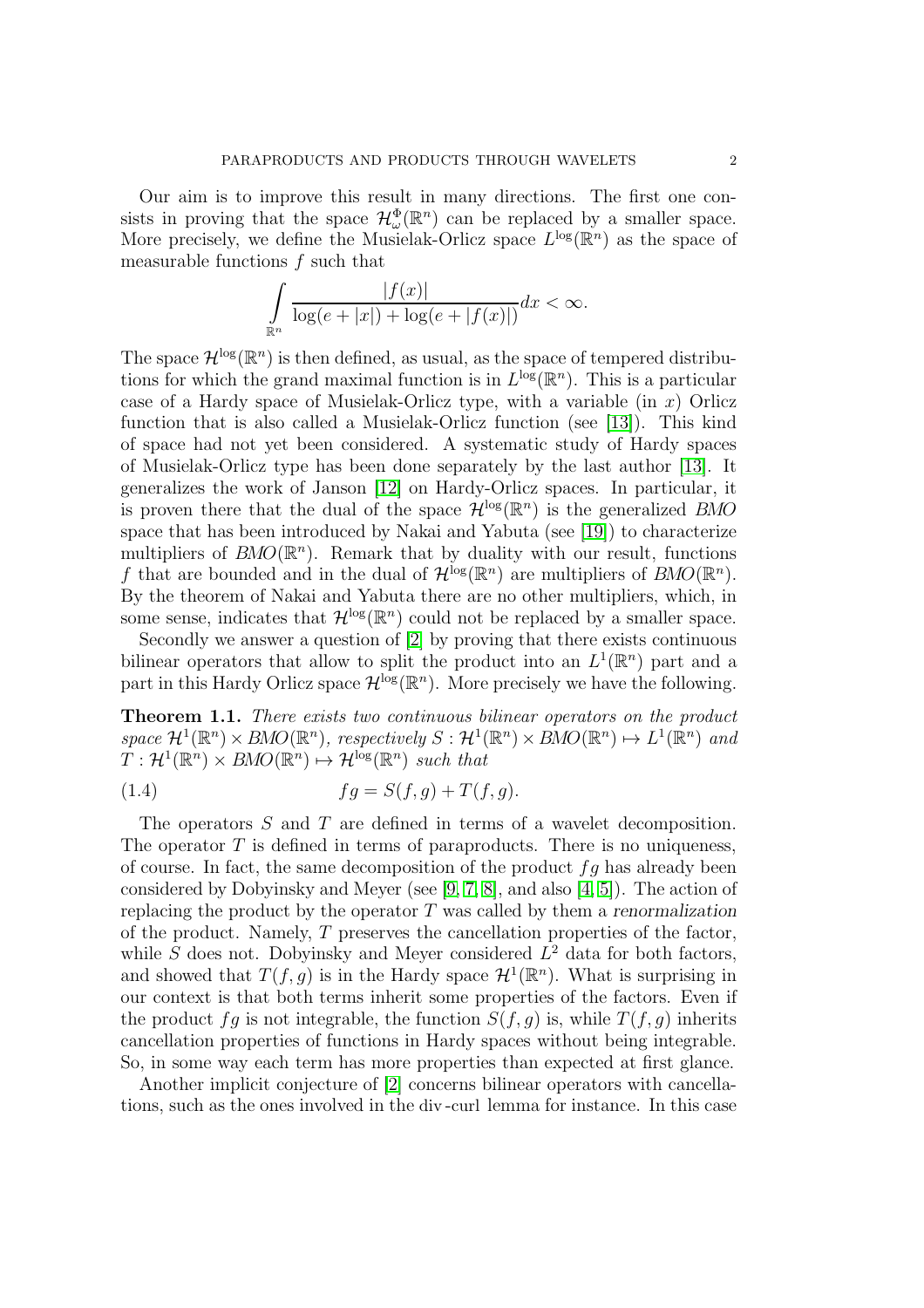it is expected that there is no  $L^1$  term. To illustrate this phenomenon, it has been proven in [\[1\]](#page-15-8) that, whenever  $F$  and  $G$  are two vector fields respectively in  $\mathcal{H}^1(\mathbb{R}^n,\mathbb{R}^n)$  and  $BMO(\mathbb{R}^n,\mathbb{R}^n)$  such that F is curl-free and G is div-free, then their scalar product  $F \cdot G$  is in  $\mathcal{H}_w^{\Phi}(\mathbb{R}^n, \mathbb{R}^n)$  (in fact there is additional assumption on the BMO factor). By using the same technique as Dobyinsky to deal with the terms coming from  $S$ , we give a new proof, without any additional assumption. Namely, we have the following.

<span id="page-2-0"></span>**Theorem 1.2.** Let F and G be two vector fields, one of them in  $\mathcal{H}^1(\mathbb{R}^n, \mathbb{R}^n)$ and the other one in  $BMO(\mathbb{R}^n, \mathbb{R}^n)$ , such that curl  $F = 0$  and div  $G = 0$ . Then their scalar product  $F \cdot G$  (in the distribution sense) is in  $\mathcal{H}^{\log}(\mathbb{R}^n)$ .

In Section 2 we introduce the spaces  $L^{\log}(\mathbb{R}^n)$  and  $\mathcal{H}^{\log}(\mathbb{R}^n)$  and give the generalized Hölder inequality that plays a central role when dealing with products of functions respectively in  $L^1(\mathbb{R}^n)$  and  $BMO(\mathbb{R}^n)$ . In Sections 3 and 4 we give prerequisites on wavelets and recall the  $L^2$  estimates of Dobyinsky. We prove Theorem [1.1](#page-1-0) in Section 5 and Theorem [1.2](#page-2-0) in Section 6.

# 2. THE SPACE  $\mathcal{H}^{\log}(\mathbb{R}^n)$  and a generalized Hölder inequality

We first define the (variable) Orlicz function

<span id="page-2-1"></span>
$$
\theta(x,t) := \frac{t}{\log(e+|x|) + \log(e+t)}
$$

for  $x \in \mathbb{R}^n$  and  $t > 0$ . For fixed x it is an increasing function while  $t \mapsto \theta(x, t)/t$ decreases. We have  $p < 1$  in the following inequalities satisfied by  $\theta$ .

(2.1) 
$$
\theta(x, st) \le C_p s^p \theta(x, t) \qquad 0 < s < 1
$$

(2.2) θ(x, st) ≤ sθ(x, t) s > 1.

These two properties are among the ones that are usually required for (constant) Orlicz functions in Hardy Theory, see for instance [\[12,](#page-15-2) [3,](#page-15-9) [13\]](#page-15-1). They guarantee, in particular, that  $L^{\log}(\mathbb{R}^n)$ , defined as the set of functions f such that

$$
\int_{\mathbb{R}^n} \theta(x, |f(x)|) dx < \infty
$$

is a vector space. For  $f \in L^{\log}(\mathbb{R}^n)$ , we define

$$
||f||_{L^{\log}} := \inf \{ \lambda > 0 : \int_{\mathbb{R}^n} \theta(x, |f(x)|/\lambda) dx \le 1 \}.
$$

It is not a norm, since it is not sub-additive. In place of sub-additivity, there exists a constant C such that, for  $f, g \in L^{\log}(\mathbb{R}^n)$ ,

$$
||f+g||_{L^{\log}} \leq C(||f||_{L^{\log}} + ||g||_{L^{\log}}).
$$

On the other hand, it is homogeneous.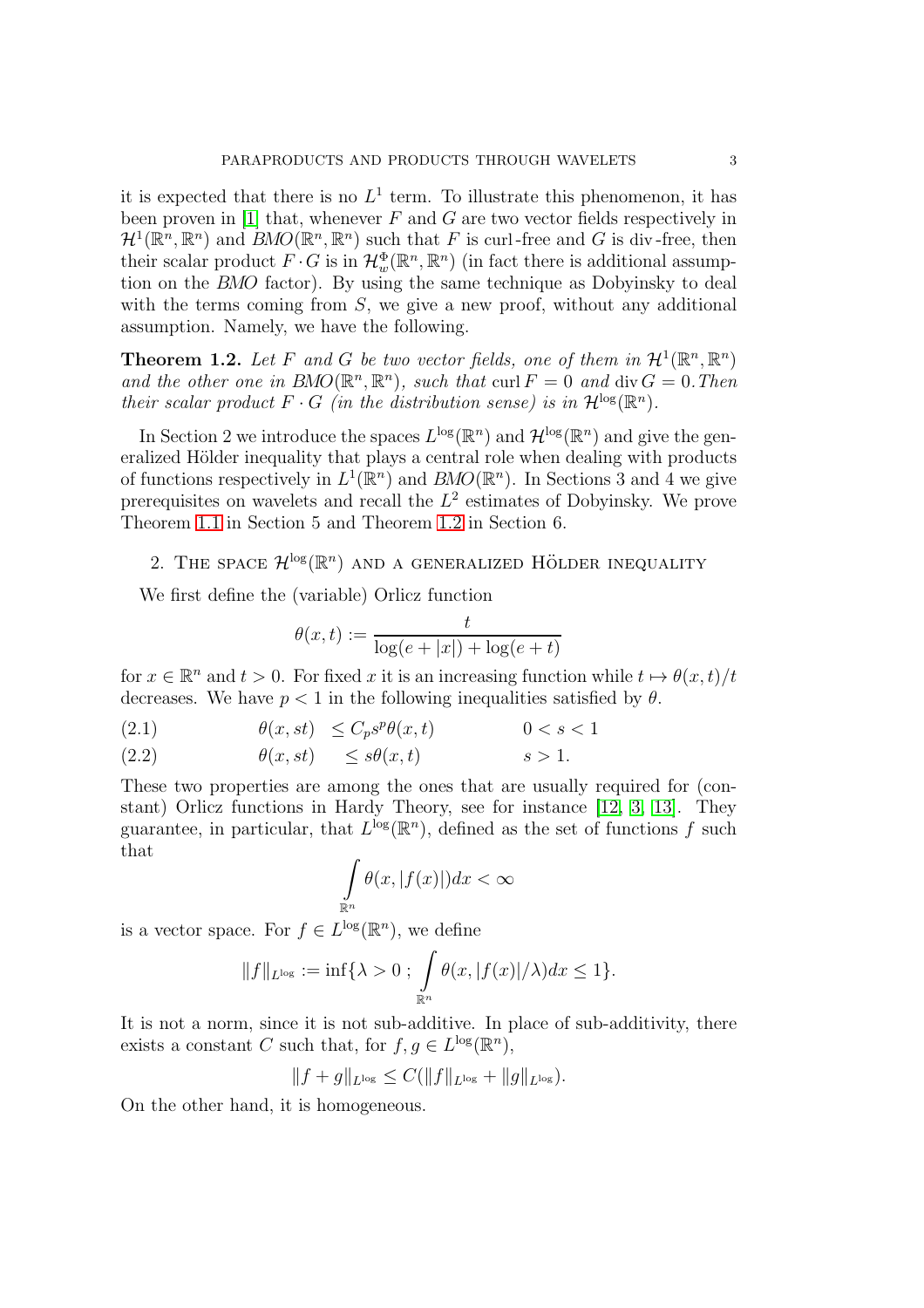The space  $L^{\log}(\mathbb{R}^n)$  is a complete metric space, with the distance given by

$$
\text{dist}(f,g) := \inf \{ \lambda > 0 : \int_{\mathbb{R}^n} \theta(x, |f(x) - g(x)|/\lambda) dx \le \lambda \}
$$

(see [\[20\]](#page-16-1), from which proofs can be adapted, and [\[13\]](#page-15-1)). Because of [\(2.1\)](#page-2-1), a sequence  $f_k$  tends to 0 in  $L^{\log}(\mathbb{R}^n)$  for this distance if and only if  $||f_k||_{L^{\log}}$  tends to 0.

Before stating our first proposition on products, we need some notations related to the space  $BMO(\mathbb{R}^n)$ . For Q a cube of  $\mathbb{R}^n$  and f a locally integrable function, we note  $f_Q$  the mean of f on Q. We recall that a function f is in  $BMO(\mathbb{R}^n)$  if

$$
||f||_{BMO} := \sup_{Q} \frac{1}{|Q|} \int_{Q} |f - f_Q| dx < \infty.
$$

We note  $\mathbb{Q} := [0,1)^n$  and, for f a function in  $BMO(\mathbb{R}^n)$ ,

$$
||f||_{BMO^+} := |f_{\mathbb{Q}}| + ||f||_{BMO}.
$$

This is a norm, while the BMO norm is only a norm on equivalent classes modulo constants.

The aim of this section is to prove the following proposition, which replaces Hölder Inequality in our context.

<span id="page-3-1"></span>**Proposition 2.1.** Let  $f \in L^1(\mathbb{R}^n)$  and  $g \in BMO(\mathbb{R}^n)$ . Then the product fg is in  $L^{\log}(\mathbb{R}^n)$ . Moreover, there exists some constant C such that

$$
||fg||_{L^{\log}} \leq C||f||_{L^1}||g||_{BMO^+}.
$$

Proof. It is easy to adapt the proof given in [\[2\]](#page-15-0), which leads to a weaker statement. We prefer to give a complete proof here, which has the advantage to be easier to follow than the one given in  $[2]$ . We first restrict to functions f of norm 1 and functions g such that  $g_{\mathbb{Q}} = 0$  and  $||g||_{BMO} \leq \alpha$  for some uniform constant  $\alpha$ . Let us prove in this case the existence of a uniform constant  $\delta$ such that

(2.3) 
$$
\int_{\mathbb{R}^n} \theta(x, |f(x)g(x)|) dx \leq \delta.
$$

The constant  $\alpha$  is chosen so that, by John-Nirenberg inequality, one has the inequality

<span id="page-3-0"></span>
$$
\int_{\mathbb{R}^n} \frac{e^{|g|}}{(e+|x|)^{n+1}} dx \le \kappa,
$$

with  $\kappa$  a uniform constant that depends only of the dimension n (see [\[21\]](#page-16-2)). Our main tool is the following lemma.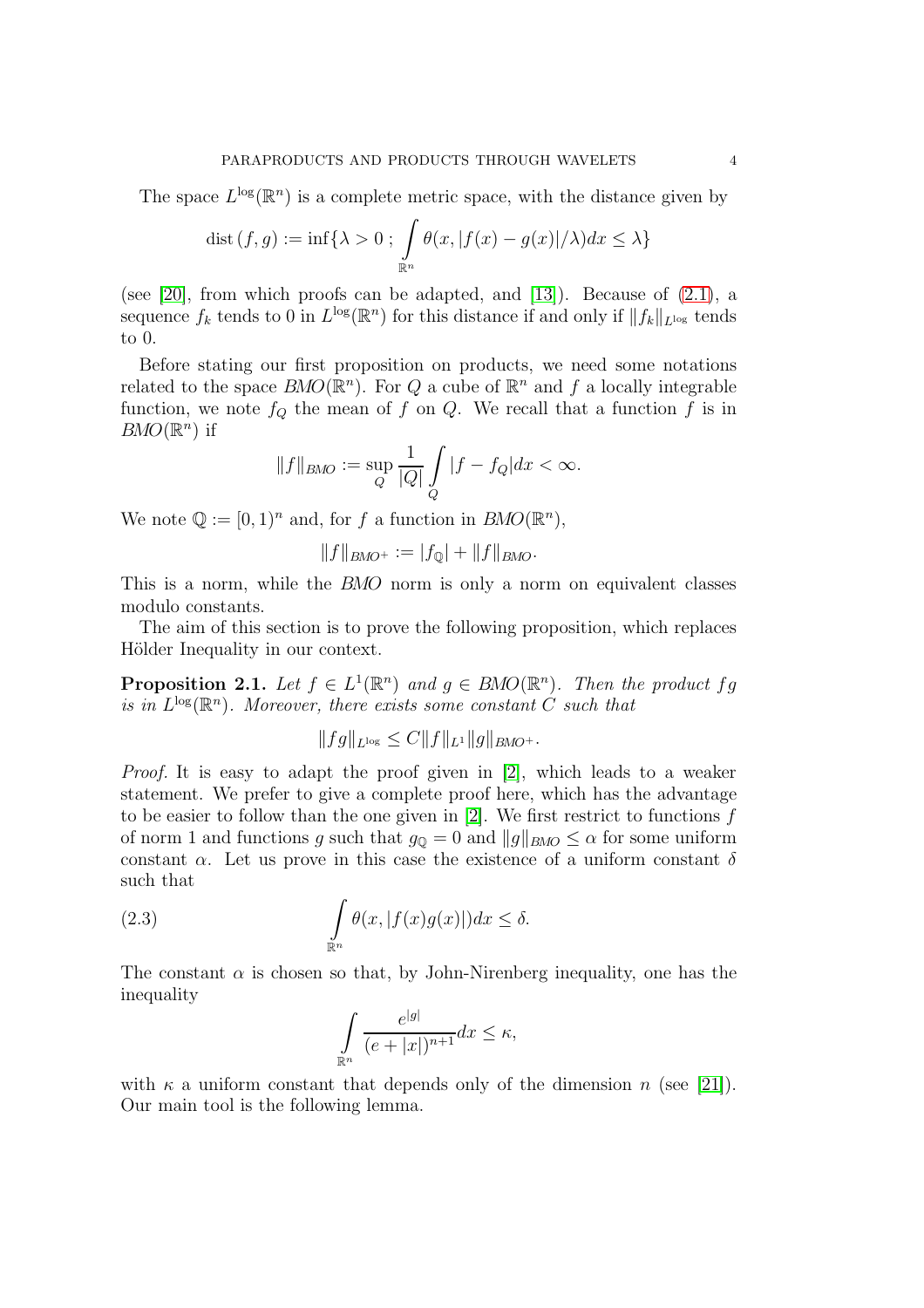**Lemma 2.1.** Let  $M > 1$ . The following inequality holds for  $s, t > 0$ ,

(2.4) 
$$
\frac{st}{M + \log(e + st)} \leq e^{t-M} + s.
$$

*Proof.* By monotonicity it is sufficient to consider the case when  $s = e^{t-M}$ . More precisely, it is sufficient to prove that

$$
\frac{t}{M + \log(e + te^{t-M})} \le 1.
$$

This is direct when  $t \leq M$ . Now, for  $t \geq M$ , the denominator is bounded below by  $M + t - M$ , that is, by t.

Let us go back to the proof of the proposition. We choose  $M := (n +$ 1)  $\log(e+|x|)$ . Then

$$
\frac{|f(x)g(x)|}{(n+1)(\log(e+|x|)+\log(e+|f(x)g(x)|))} \le \frac{e^{|g(x)|}}{(e+|x|)^{n+1}}+|f(x)|.
$$

After integration we get [\(2.3\)](#page-3-0) with  $\delta = (n+1)(\kappa+1)$ . Let us then assume that  $|g_0| \leq \alpha$  while the other assumptions on f and g are the same. We then write  $fg = fg_0 + f(g - g_0)$  and find again the estimate [\(2.3\)](#page-3-0) with  $\delta = (n+1)(\kappa+1) + \alpha$ . Using [\(2.1\)](#page-2-1), this means that, for  $||f||_{L^1} = 1$  and  $||g||_{BMO^+} = \alpha$  and for  $p < 1$ , we have the inequality  $||fg||_{L^{log}} \leq (\delta C_p)^{1/p}$ . The general case follows by homogeneity, with  $C = \delta \alpha^{-1}$ .

Remark that we only used the fact that  $q$  is in the exponential class for the weight  $(e+|x|)^{-(n+1)}$ .

Finally let us define the space  $\mathcal{H}^{\log}(\mathbb{R}^n)$ . We first define the grand maximal function of a distribution  $f \in \mathcal{S}'(\mathbb{R}^n)$  as follows. Let F be the set of functions  $\Phi$  in  $\mathcal{S}(\mathbb{R}^n)$  such that  $|\Phi(x)| + |\nabla \Phi(x)| \leq (1+|x|)^{-(n+1)}$ . For  $t > 0$ , let  $\Phi_t(x) := t^{-n} \Phi(\frac{x}{t}).$  Then

(2.5) 
$$
\mathcal{M}f(x) := \sup_{\Phi \in \mathcal{F}} \sup_{t>0} |f * \Phi_t(x)|.
$$

By analogy with Hardy-Orlicz spaces, we define the space  $\mathcal{H}^{\log}(\mathbb{R}^n)$  as the space of tempered distributions such that  $\mathcal{M}f$  in  $L^{\log}(\mathbb{R}^n)$ . We need the fact that  $\mathcal{H}^{\log}(\mathbb{R}^n)$  is a complete metric space. Convergence in  $\mathcal{H}^{\log}(\mathbb{R}^n)$  implies convergence in distribution. The space  $\mathcal{H}^1(\mathbb{R}^n)$ , that is, the space of functions  $f \in L^1(\mathbb{R}^n)$  such that  $\mathcal{M}f$  in  $L^1(\mathbb{R}^n)$ , is strictly contained in  $\mathcal{H}^{\log}(\mathbb{R}^n)$ .

#### 3. Prerequisites on Wavelets

Let us consider a wavelet basis of  $\mathbb R$  with compact support. More explicitly, we are first given a  $\mathcal{C}^1(\mathbb{R})$  wavelet in Dimension one, called  $\psi$ , such that  $\{2^{j/2}\psi(2^jx-k)\}_{j,k\in\mathbb{Z}}$  form an  $L^2(\mathbb{R})$  basis. We assume that this wavelet basis comes for a multiresolution analysis (MRA) on R, as defined below (see [\[17\]](#page-16-3)).

 $\Box$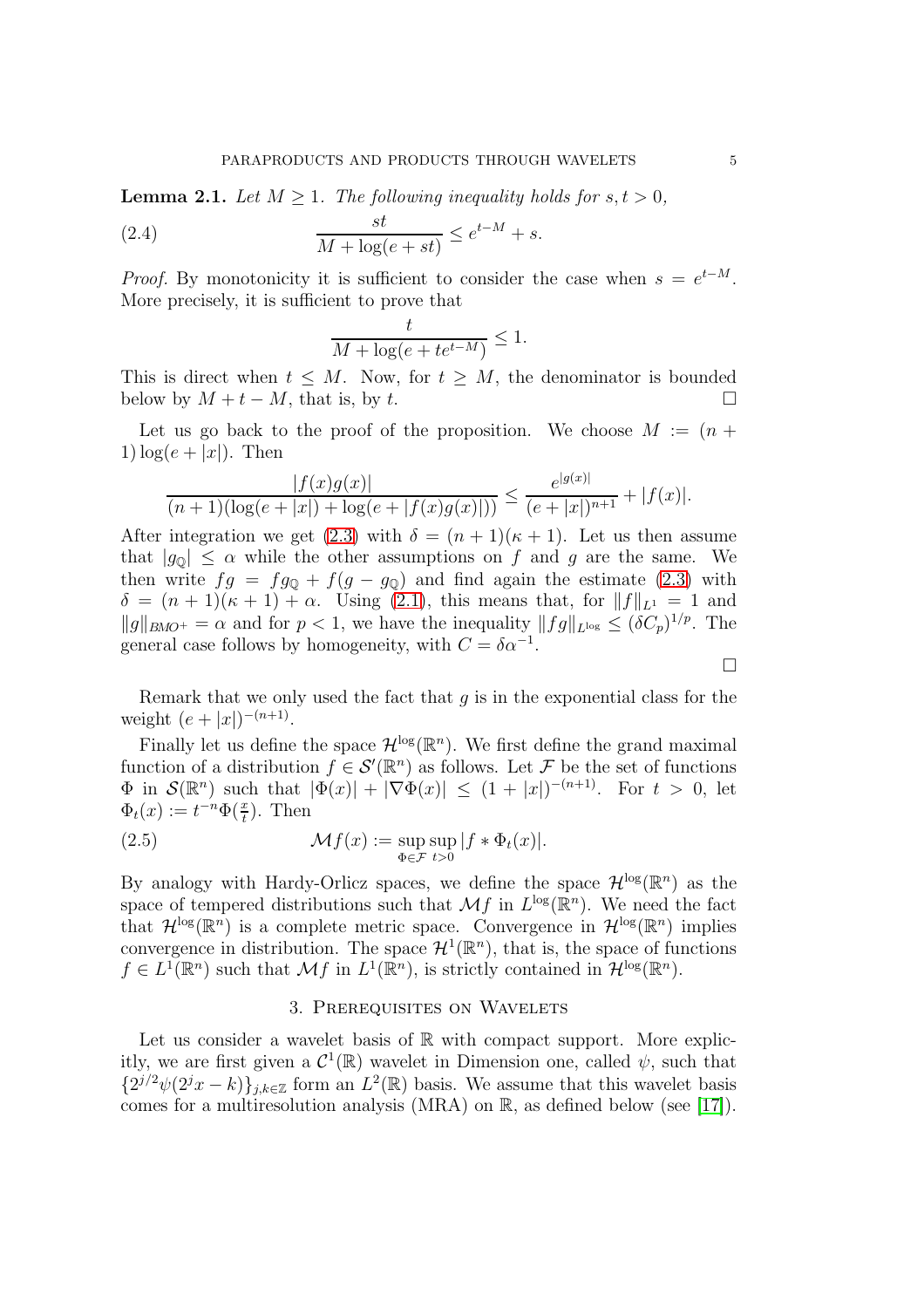**Definition 3.1.** A multiresolution analysis (MRA) on  $\mathbb{R}$  is defined as an increasing sequence  ${V_j}_{j\in\mathbb{Z}}$  of closed subspaces of  $L^2(\mathbb{R})$  with the following four properties

i)  $\bigcap_{j\in\mathbb{Z}}V_j=\{0\}$  and  $\overline{\bigcup_{j\in\mathbb{Z}}V_j}=L^2(\mathbb{R}),$ 

*ii)* for every  $f \in L^2(\mathbb{R})$  and every  $j \in \mathbb{Z}$ ,  $f(x) \in V_j$  if and only if  $f(2x) \in$  $V_{i+1}$ 

*iii*) for every  $f \in L^2(\mathbb{R})$  and every  $k \in \mathbb{Z}$ ,  $f(x) \in V_0$  if and only if  $f(x-k) \in$  $V_0$ ,

iv) there exists a function  $\phi \in L^2(\mathbb{R})$ , called the scaling function, such that the family  $\{\phi_k(x) = \phi(x - k) : k \in \mathbb{Z}\}\$ is an orthonormal basis for  $V_0$ .

It is classical that, when given an (MRA) on  $\mathbb{R}$ , one can find a wavelet  $\psi$ such that  $\{2^{j/2}\psi(2^j x - k)\}_{k \in \mathbb{Z}}$  is an orthonormal basis of  $W_j$ , the orthogonal complement of  $V_j$  in  $V_{j+1}$ . Moreover, by Daubechies Theorem (see [\[6\]](#page-15-10)), it is possible to find a suitable (MRA) so that  $\phi$  and  $\psi$  are  $\mathcal{C}^1(\mathbb{R})$  and compactly supported,  $\psi$  has mean 0 and  $\int x\psi(x)dx = 0$ , which is known as the moment condition. We could content ourselves, in the following theorems, to have  $\phi$  and  $\psi$  decreasing sufficiently rapidly at  $\infty$ , but proofs are simpler with compactly supported wavelets. More precisely we assume that  $\phi$  and  $\psi$  are supported in the interval  $1/2 + m(-1/2, +1/2)$ , which is obtained from  $(0, 1)$  by a dilation by m centered at  $1/2$ .

Going back to  $\mathbb{R}^n$ , we recall that a wavelet basis of  $\mathbb{R}^n$  is found as follows. We call E the set  $E = \{0,1\}^n \setminus \{(0,\dots,0)\}$  and, for  $\lambda \in E$ , state  $\psi^{\lambda}(x) =$  $\phi^{\lambda_1}(x_1)\cdots\phi^{\lambda_n}(x_n)$ , with  $\phi^{\lambda_j}(x_j) = \phi(x_j)$  for  $\lambda_j = 0$  while  $\phi^{\lambda_j}(x_j) = \psi(x_j)$  for  $\lambda_j = 1$ . Then the set  $\{2^{nj/2}\psi^\lambda(2^jx - k)\}_{j \in \mathbb{Z}, k \in \mathbb{Z}^n, \lambda \in E}$  is an orthonormal basis of  $L^2(\mathbb{R}^n)$ . As it is classical, for I a dyadic cube of  $\mathbb{R}^n$ , which may be written as the set of x such that  $2^j x - k \in (0,1)^n$ , we note

$$
\psi_I^{\lambda}(x) = 2^{nj/2} \psi^{\lambda}(2^j x - k).
$$

We also note  $\phi_I = 2^{nj/2} \phi_{(0,1)^n}(2^j x - k)$ , with  $\phi_{(0,1)^n}$  the scaling function in *n* variables, given by  $\phi_{(0,1)^n}(x) = \phi(x_1) \cdots \phi(x_n)$ . In the sequel, the letter I always refers to dyadic cubes. Moreover, we note  $kI$  the cube of same center dilated by the coefficient k. Because of the assumption on the supports of  $\phi$ and  $\psi$ , the functions  $\psi_I^{\lambda}$  and  $\phi_I$  are supported in the cube mI.

The wavelet basis  $\{\psi_I^{\lambda}\},$  obtained by letting I vary among dyadic cubes and  $\lambda$  in E, comes from an (MRA) in  $\mathbb{R}^n$ , which we still note  $\{V_j\}_{j\in\mathbb{Z}}$ , obtained by taking tensor products of the one dimensional ones. The functions  $\phi_I$ , taken for a fixed length  $|I| = 2^{-jn}$ , form a basis of  $V_j$ . As in the one dimensional case we note  $W_j$  the orthogonal complement of  $V_j$  in  $V_{j+1}$ . As it is classical, we note  $P_j$  the orthogonal projection onto  $V_j$  and  $Q_j$  the orthogonal projection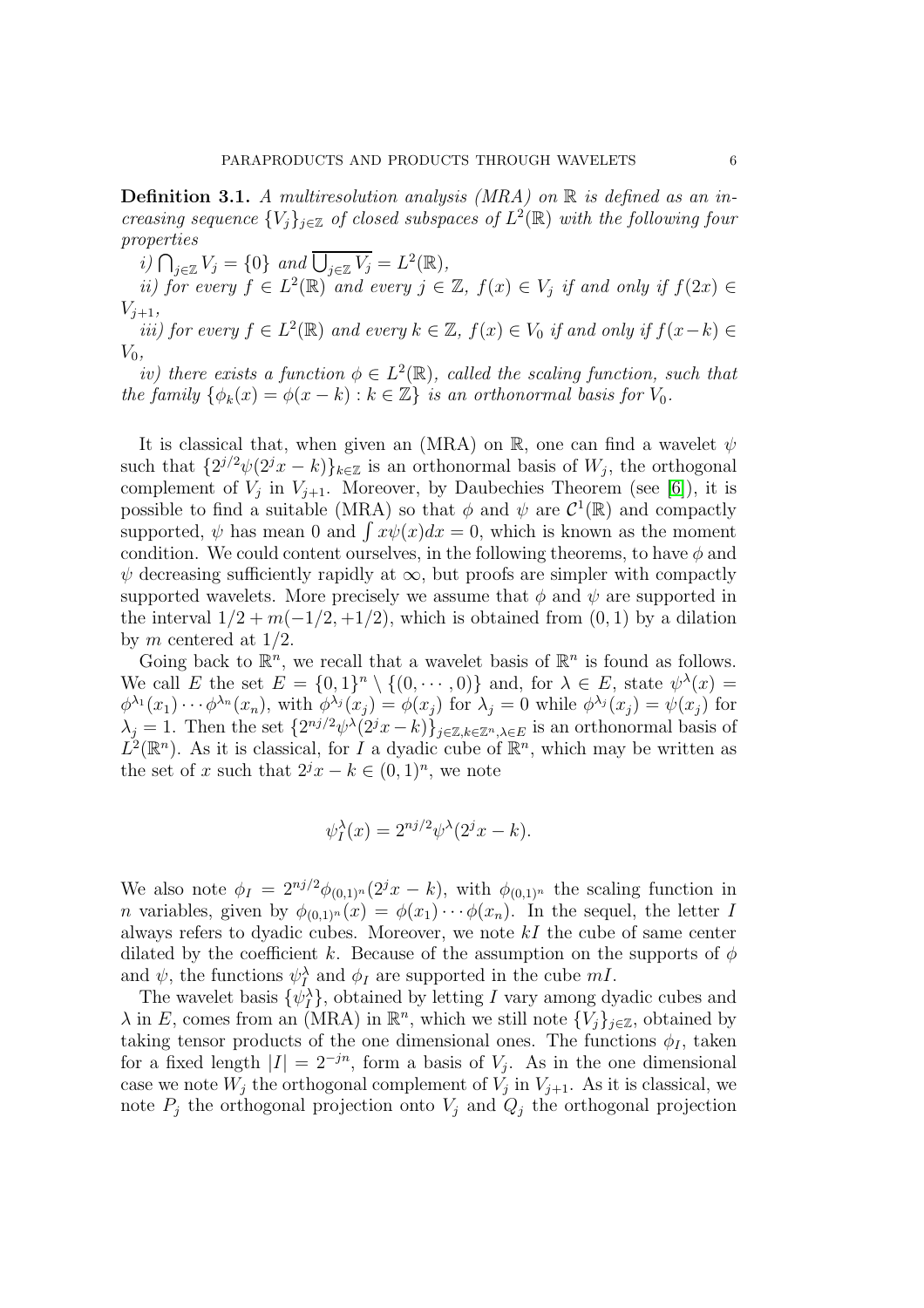onto  $W_j$ . In particular,

$$
f = \sum_{i \in \mathbb{Z}} Q_i f
$$
  
=  $P_j f + \sum_{i \ge j} Q_i f$ .

## 4. THE  $L^2$  estimates for the product of two functions

We summarize here the main results of Dobyinsky [\[8\]](#page-15-5).

Let us consider two  $L^2$  functions f and g, which we express through their wavelet expansions, for instance

$$
f = \sum_{\lambda \in E} \sum_{I} \langle f, \psi_I^{\lambda} \rangle \psi_I^{\lambda}.
$$

Then, when  $f$  and  $g$  have a finite wavelet expansion, we have

<span id="page-6-0"></span>(4.1) 
$$
fg = \sum_{j \in \mathbb{Z}} (P_j f)(Q_j g) + \sum_{j \in \mathbb{Z}} (Q_j f)(P_j g) + \sum_{j \in \mathbb{Z}} (Q_j f)(Q_j g)
$$

$$
:= \Pi_1(f, g) + \Pi_2(f, g) + \Pi_3(f, g).
$$

The two operators  $\Pi_1$  and  $\Pi_2$  are called paraproducts. A posteriori each term of Formula [\(4.1\)](#page-6-0) can be given a meaning for all functions  $f, g \in L^2(\mathbb{R}^n)$ . Indeed the two operators  $\Pi_1$  and  $\Pi_2$ , which coincide, up to permutation of f and g, extend as bilinear operators from  $L^2(\mathbb{R}^n) \times L^2(\mathbb{R}^n)$  to  $\mathcal{H}^1(\mathbb{R}^n)$ , see [\[8\]](#page-15-5), while the operator  $\Pi_3$  extends to an operator from  $L^2(\mathbb{R}^n) \times L^2(\mathbb{R}^n)$  to  $L^1(\mathbb{R}^n)$ .

The two  $L^2$  estimates are given in the following two lemmas. We sketch their proof for the convenience of the reader as this will be the basis of our proofs in the context of  $\mathcal{H}^1(\mathbb{R}^n)$  and  $BMO(\mathbb{R}^n)$ . Details may be found in [\[8\]](#page-15-5).

<span id="page-6-1"></span>**Lemma 4.1.** The bilinear operator  $\Pi_3$  is a bounded operator from  $L^2(\mathbb{R}^n) \times$  $L^2(\mathbb{R}^n)$  into  $L^1(\mathbb{R}^n)$ .

*Proof.* The series  $\sum_{j\in\mathbb{Z}}Q_jfQ_jg$  is normally convergent in  $L^1(\mathbb{R}^n)$ , with

$$
\sum_{j\in\mathbb{Z}} ||Q_j f Q_j g||_{L^1} \leq \sum_{j\in\mathbb{Z}} ||Q_j f||_{L^2} ||Q_j g||_{L^2}
$$
  

$$
\leq \left( \sum_{j\in\mathbb{Z}} ||Q_j f||_{L^2}^2 \right)^{1/2} \left( \sum_{j\in\mathbb{Z}} ||Q_j g||_{L^2}^2 \right)^{1/2}
$$
  

$$
\leq C ||f||_{L^2} ||g||_{L^2}.
$$

This concludes for  $\Pi_3$ .

<span id="page-6-2"></span>**Lemma 4.2.** The bilinear operator  $\Pi_1$ , a priori well defined for f and g having a finite wavelet expansion, extends to  $L^2(\mathbb{R}^n) \times L^2(\mathbb{R}^n)$  into a bounded operator to  $\mathcal{H}^1(\mathbb{R}^n)$ .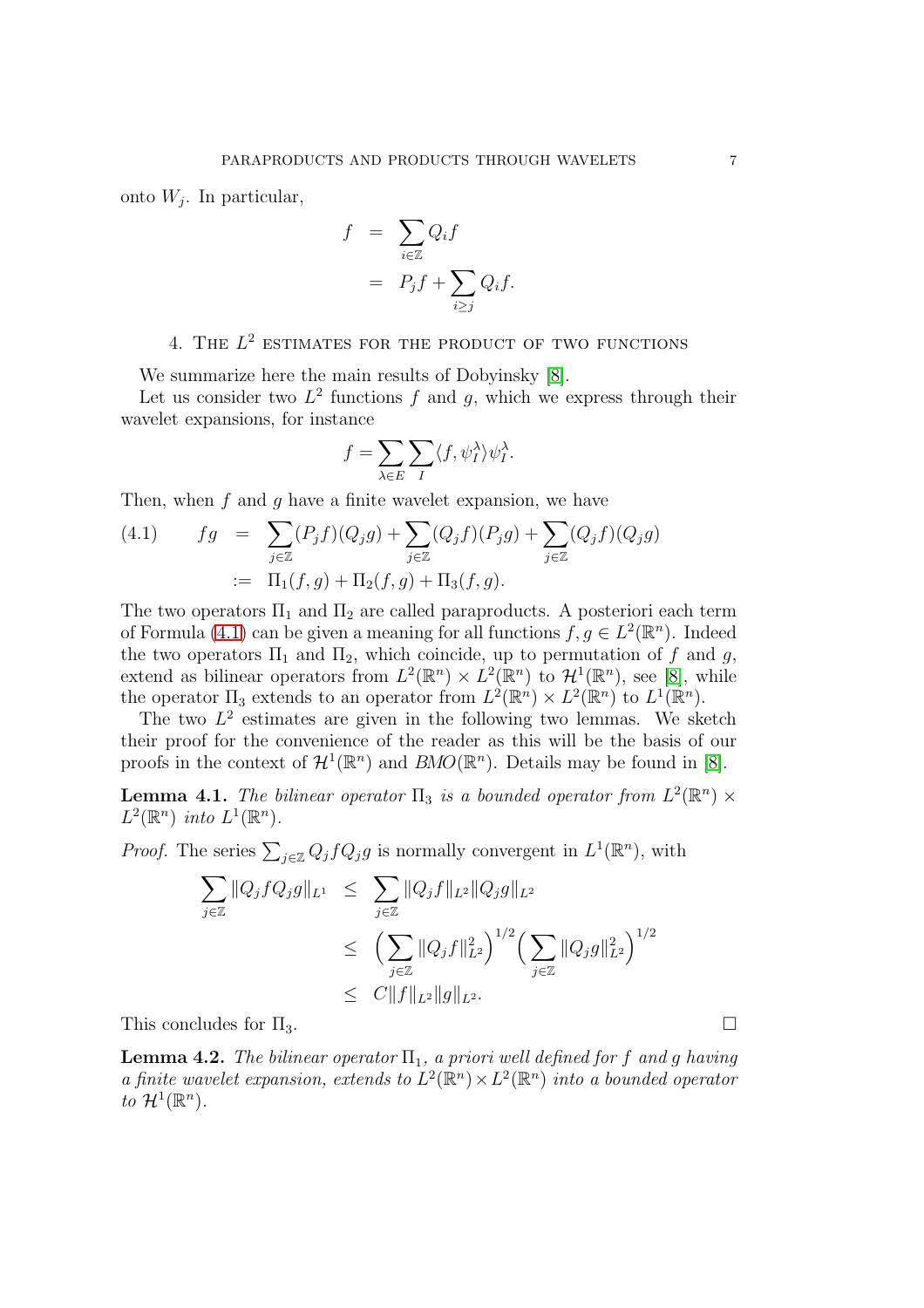Proof. Let us recall that one can write

$$
P_j f = \sum_{|I|=2^{-jn}} \langle f, \phi_I \rangle \phi_I.
$$

This means that  $P_j f Q_j g$  can be written as a linear combination of  $\psi_I^{\lambda} \phi_{I'}$ , with  $|I| = |I'| = 2^{-jn}$ . As before, for fixed I, this function is non zero only for a finite number of I'. More precisely, such I's can be written as  $k2^{-j} + I$ , with  $k \in K$ , where K is the set of points with integer coordinates contained in  $(-m, +m]^n$ . So  $\Pi_1(f, g)$  can be written as a sum in  $\lambda \in E$  and  $k \in K$  of

$$
F_{\lambda,k}:=\sum_{j\in\mathbb{Z}}\sum_{|I|=2^{-jn}}\langle f,\phi_{k2^{-j}+I}\rangle\langle g,\psi_I^{\lambda}\rangle\phi_{k2^{-j}+I}\psi_I^{\lambda}.
$$

At this point, we use the fact that the functions  $|I|^{1/2}\phi_{k2^{-j}+I}\psi_I^{\lambda}$  are of mean zero because of the orthogonality of  $V_j$  and  $W_j$ . Moreover they are of class  $\mathcal{C}^1(\mathbb{R}^n)$  and are obtained from the one for which  $I = (0, 1)^n$  through the same process of dilation and translation as the wavelets. So they form what is called a system of molecules. It is well-known (see Meyer's book [\[17\]](#page-16-3)) that such a linear combination of molecules has its  $\mathcal{H}^1$  norm bounded by C times the  $\mathcal{H}^1$ norm of the linear combination of wavelets with the same coefficients. Namely, we are linked to prove that

$$
\|\sum_{j}\sum_{|I|=2^{-jn}}\sum_{\lambda\in E}\langle f,\phi_{k2^{-j}+I}\rangle\langle g,\psi_I^{\lambda}\rangle 2^{nj/2}\psi_I^{\lambda}\|_{\mathcal{H}^1}\leq C\|f\|_{L^2}\|g\|_{L^2}.
$$

We use the characterization of  $\mathcal{H}^1(\mathbb{R}^n)$  through wavelets to bound this norm by the  $L^1$  norm of its square function, given by

$$
\left(\sum_{j}\sum_{|I|=2^{-jn}}\sum_{\lambda\in E}|\langle f,\phi_{k2^{-j}+I}\rangle\langle g,\psi_I^{\lambda}\rangle|^22^{nj}|I|^{-1}\chi_I\right)^{1/2}.
$$

This function is bounded at x by

$$
\sup_{I \ni x} |\langle f, |I|^{-1/2} \phi_I \rangle| \times \left( \sum_j \sum_{|I|=2^{-jn}} \sum_{\lambda \in E} |\langle g, \psi_I^{\lambda} \rangle|^2 |I|^{-1} \chi_I(x) \right)^{1/2}
$$

The first factor is bounded, up to a constant, by the Hardy Littlewood maximal function of f, which we note  $Mf$ . We conclude by using Schwarz inequality, then the maximal theorem to bound the  $L^2$  norm of  $Mf$  by the  $L^2$  norm of f, then the fact that the  $L^2$  norm of the second factor is the  $L^2$  norm of g.  $\Box$ 

We will need the expression of  $\Pi_1(f,g)$  and  $\Pi_2(f,g)$  when f has a finite wavelet expansion while g in only assumed to be in  $L^2(\mathbb{R}^n)$ . The following lemma is immediate for g with a finite wavelet expansion, then by passing to the limit otherwise.

.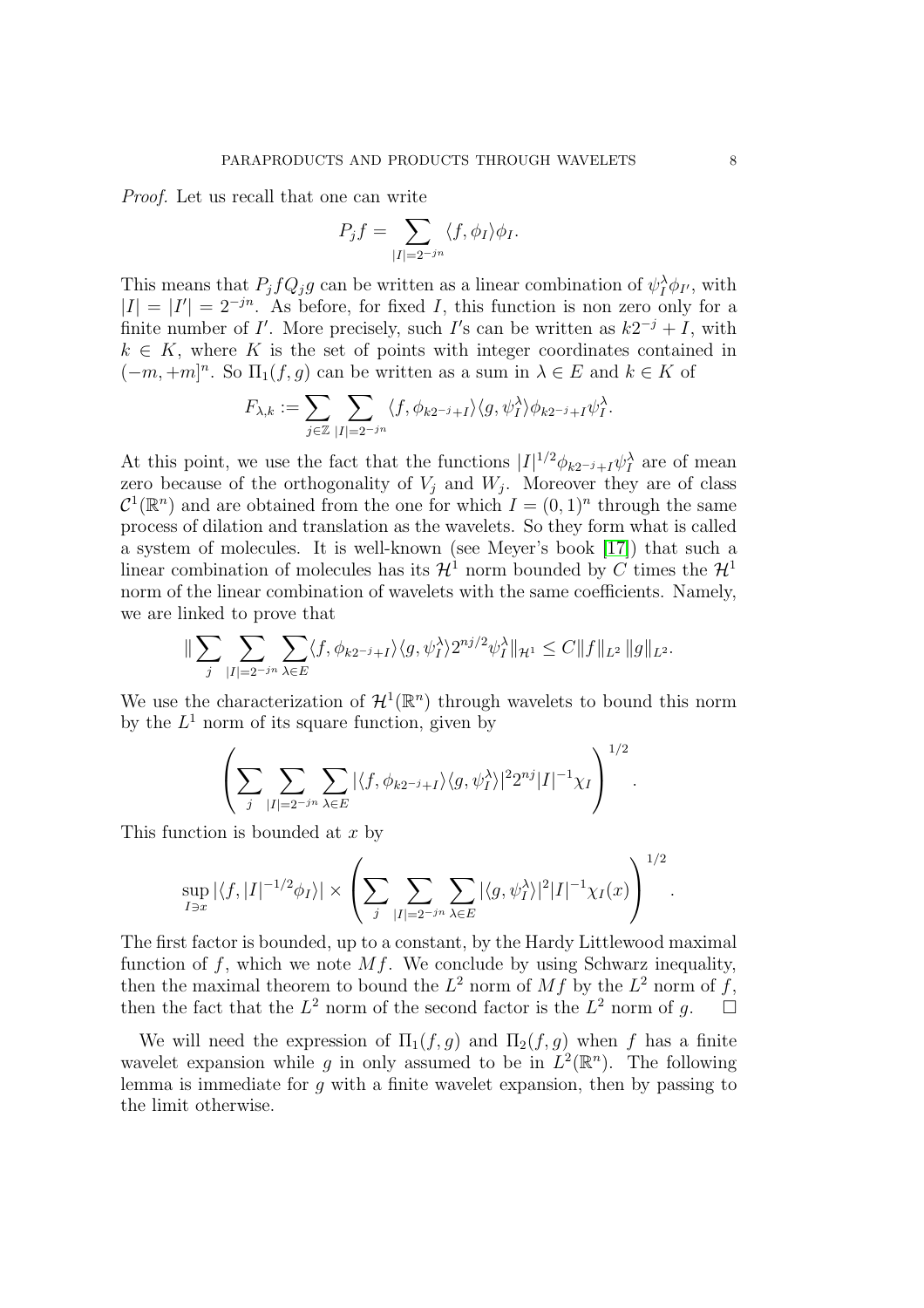**Lemma 4.3.** Assume that f has a finite wavelet expansion and  $Q_i f = 0$  for  $j \notin [j_0, j_1)$ . For  $g \in L^2(\mathbb{R}^n)$ , one has

<span id="page-8-0"></span>(4.2) 
$$
\Pi_1(f,g) = \sum_{j=j_0}^{j_1-1} P_j f Q_j g + f \sum_{j \ge j_1} Q_j g
$$

(4.3) 
$$
\Pi_2(f,g) = f P_{j_0} g + \sum_{j=j_0}^{j_1-1} Q_j f\left(\sum_{j_0 \le i \le j-1} Q_i g\right).
$$

## 5. PRODUCTS OF FUNCTIONS IN  $\mathcal{H}^1(\mathbb{R}^n)$  and  $BMO(\mathbb{R}^n)$

Let us first recall the wavelet characterization of  $BMO(\mathbb{R}^n)$ : if g is in  $BMO(\mathbb{R}^n)$ , then for all (not necessarily dyadic) cubes R, we have that

$$
\left( |R|^{-1} \sum_{\lambda \in E} \sum_{I \subset R} |\langle g, \psi_I^{\lambda} \rangle|^2 \right)^{1/2} \le C \|g\|_{BMO},
$$

and the supremum over all cubes  $R$  of the left hand side is equivalent to the BMO norm of g.

Remark that the wavelet coefficients of a function g in BMO are well defined since g is locally square integrable. The  $\langle g, \phi_I \rangle$ 's are well defined as well. So  $Q_jg$  makes sense, as well as  $P_jg$ . Indeed, they are sums of the corresponding series in  $\psi_I^{\lambda}$  or  $\phi_I$  with  $|I| = 2^{-jn}$ , and at each point only a finite number of terms are non zero.

Moreover, we claim that  $(4.2)$  and  $(4.3)$  are well defined for f with a finite wavelet expansion and g in  $BMO(\mathbb{R}^n)$ . This is direct for  $\Pi_2(f,g)$ . For  $\Pi_1(f,g)$ , it is sufficient to see that the series  $\sum_{j\geq j_1} Q_j g$  converges in  $L^2(R)$ , where R is a large cube containing the support of  $f$ . This comes from the wavelet characterization of  $BMO(\mathbb{R}^n)$ . Indeed, on R one has

$$
\sum_{j_1 \leq j \leq k} Q_j g = \sum_{\lambda \in E} \sum_{I \subset mR, 2^{-nk} \leq |I| \leq 2^{-nj_1}} \langle g, \psi_I^{\lambda} \rangle \psi_I^{\lambda}.
$$

This is the partial sum of an orthogonal series, that converges in  $L^2(\mathbb{R}^n)$ .

As a final remark, we find the same expressions for  $\Pi_1(f, g)$ ,  $\Pi_2(f, g)$ ,  $\Pi_3(f, g)$ and fg when g is replaced by  $\eta g$ , where  $\eta$  is a smooth compactly supported function such that  $\eta$  is equal to 1 on a large cube R. Just take R sufficiently large to contain the supports of  $f$ ,  $Q_j f$ , and all functions  $\phi_I$  and  $\psi_I^{\lambda}$  that lead to a non zero contribution in the expressions of the four functions under consideration. Since  $\eta g$  is in  $L^2(\mathbb{R}^n)$ , we have the identity [\(4.1\)](#page-6-0). This leads to the identity

(5.1) 
$$
fg = \Pi_1(f,g) + \Pi_2(f,g) + \Pi_3(f,g).
$$

So Theorem [1.1](#page-1-0) will be a consequence of the boundedness of the operators  $\Pi_1(f,g), \Pi_2(f,g)$  and  $\Pi_3(f,g)$ .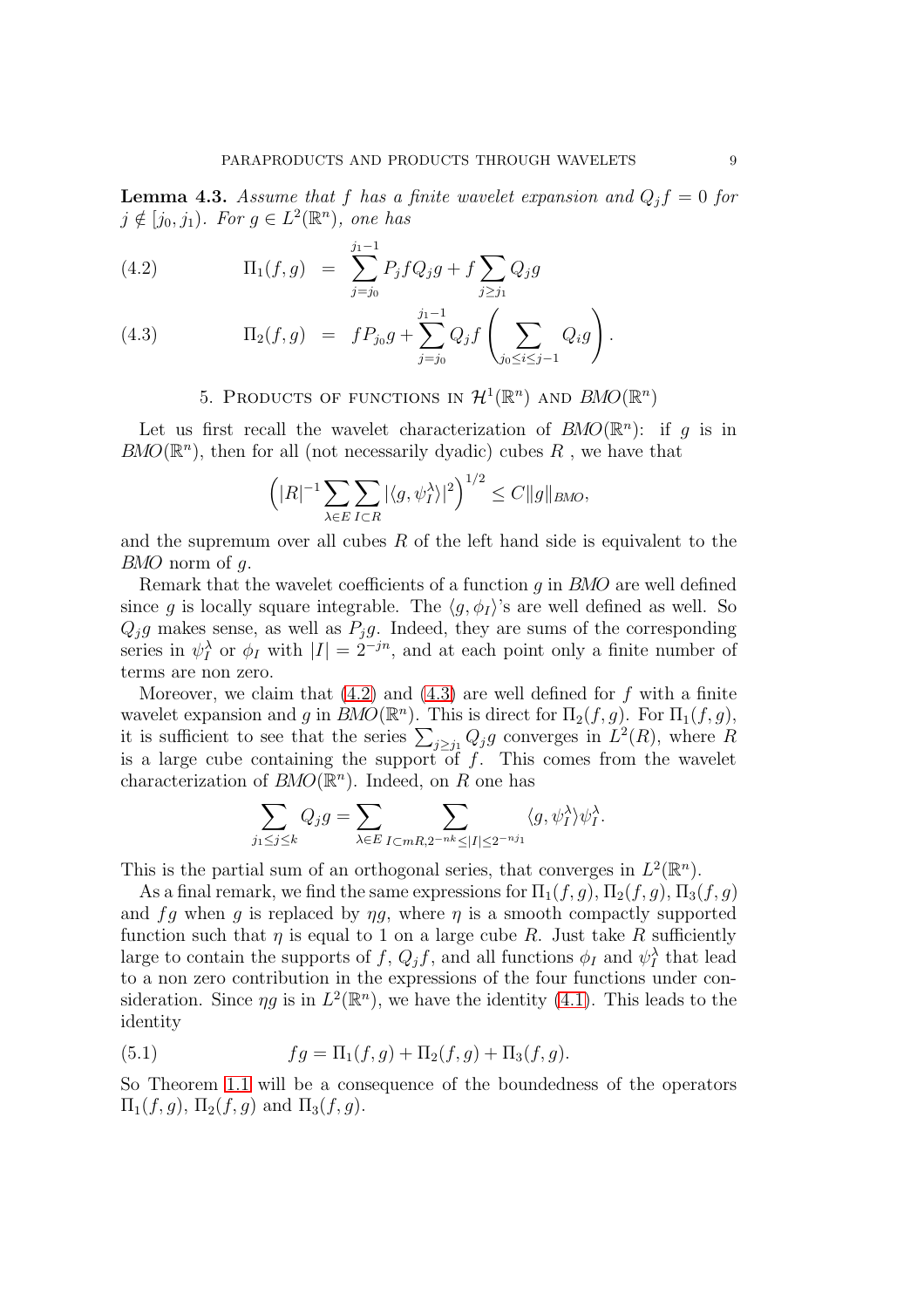Before considering this boundedness, we describe the atomic decomposition of the Hardy space  $\mathcal{H}^1(\mathbb{R}^n)$ , which will play a fundamental role in the proofs.

We recall that a function a is called a (classical) atom of  $\mathcal{H}^1(\mathbb{R}^n)$  related to the (not necessarily dyadic) cube R if a is in  $L^2(\mathbb{R}^n)$ , is supported in R, has mean zero and is such that  $||a||_{L^2} \leq |R|^{-1/2}$ .

For simplicity we will consider atoms that are adapted to the wavelet basis under consideration. More precisely, we call the function  $a$  a  $\psi$ -atom related to the dyadic cube  $Q$  if it is an  $L^2$  function that may be written as

(5.2) 
$$
a = \sum_{I \subset R} \sum_{\lambda \in E} a_{I,\lambda} \psi_I^{\lambda}
$$

such that, moreover,  $||a||_{L^2} \leq |R|^{-1/2}$ . Remark that a is compactly supported in  $mR$  and has mean 0, so that it is a classical atom related to  $mR$ , up to the multiplicative constant  $m^{n/2}$ . It is standard that an atom is in  $\mathcal{H}^1(\mathbb{R}^n)$  with norm bounded by a uniform constant. The atomic decomposition gives the converse.

Theorem 5.1 (Atomic decomposition). There exists some constant C such that all functions  $f \in H^1(\mathbb{R}^n)$  can be written as the limit in the distribution sense and in  $\mathcal{H}^1$  of an infinite sum

(5.3) 
$$
f = \sum_{\ell} \mu_{\ell} a_{\ell}
$$

with  $a_{\ell}$   $\psi$ -atoms related to some dyadic cubes  $R_{\ell}$  and  $\mu_{\ell}$  constants such that

<span id="page-9-0"></span>
$$
\sum_{\ell} |\mu_{\ell}| \leq C ||f||_{\mathcal{H}^1}.
$$

Moreover, for f with a finite wavelet series, we can choose an atomic decomposition with a finite number of atoms  $a_{\ell}$ , which have also a finite wavelet expansion extracted from the one of f.

This theorem is a small variation of a standard statement. The second part may be obtained easily by taking the atomic decomposition given in [\[11\]](#page-15-11), Section 6.5. Remark that the interest of dealing with finite atomic decompositions has been underlined recently, for instance in [\[15,](#page-15-12) [16\]](#page-15-13).

We want now to give sense to the decomposition [\(4.1\)](#page-6-0) for  $f \in H^1(\mathbb{R}^n)$  and  $g \in BMO(\mathbb{R}^n)$ . We will do it when f has a finite wavelet expansion.

Let us first consider that two operators  $\Pi_1$  and  $\Pi_3$ .

**Theorem 5.2.**  $\Pi_3$  extends into a bounded bilinear operator from  $\mathcal{H}^1(\mathbb{R}^n) \times$  $BMO(\mathbb{R}^n)$  into  $L^1(\mathbb{R}^n)$ .

*Proof.* We consider f with a finite wavelet expansion and  $g \in BMO(\mathbb{R}^n)$ , so that  $\Pi_3(f, q)$  is well defined as a finite sum in j. Let us give an estimate of its  $L^1$ -norm. We use the atomic decomposition of f given in [\(5.3\)](#page-9-0), that is,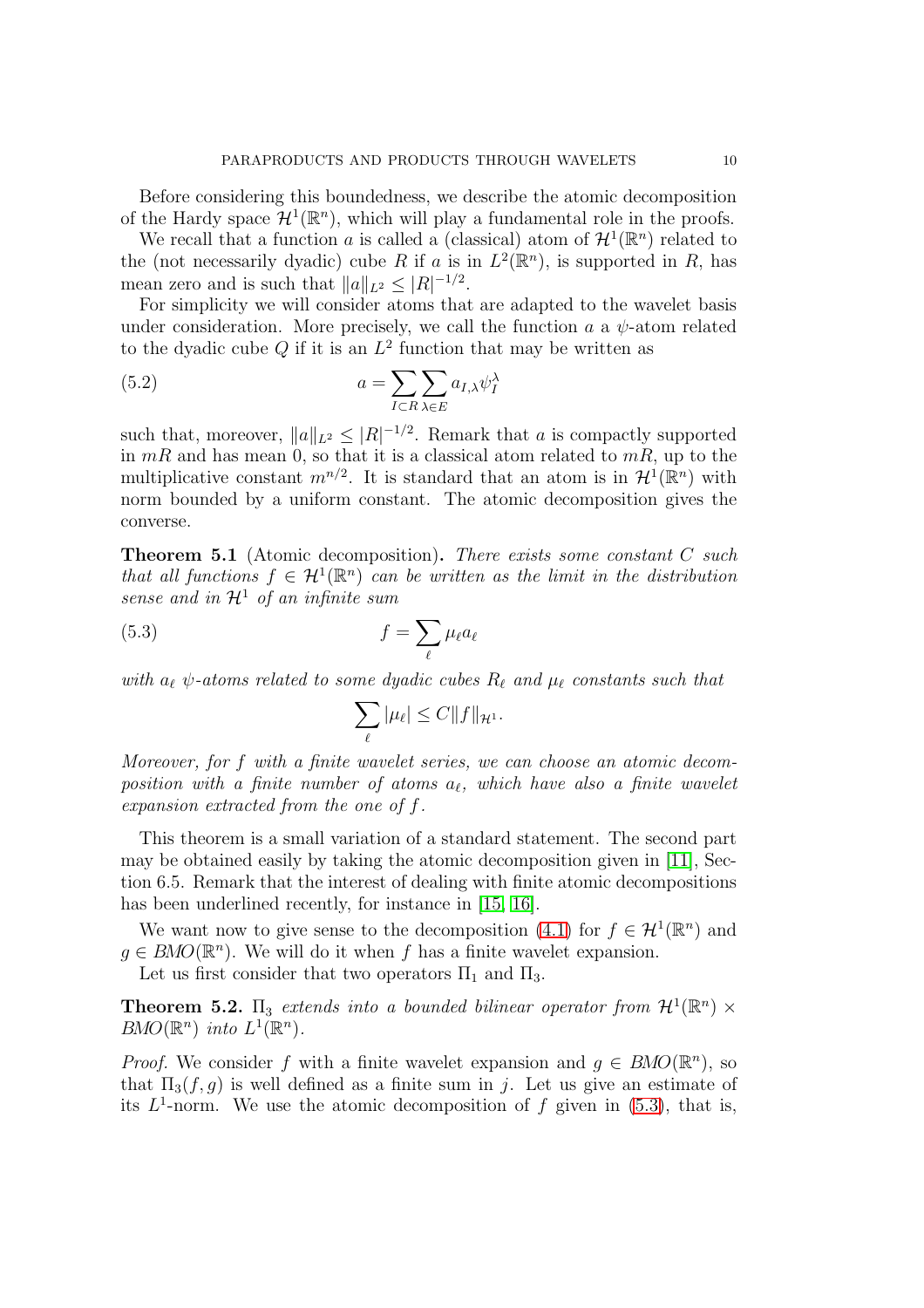$f = \sum_{\ell=1}^L \mu_\ell a_\ell$  where each  $a_\ell$  is a  $\psi$ -atom related to the dyadic cube  $R_\ell$  and  $\sum_{\ell=1}^L |\mu_\ell| \leq C \|f\|_{\mathcal{H}^1}$ . Recall that each atom has also a finite wavelet expansion extracted from the one of f. From this, it is sufficient to prove that, for a  $\psi$ atom a, which is supported in R and has  $L^2$  norm bounded by  $|R|^{-1/2}$ , we have the estimate

(5.4) 
$$
\|\Pi_3(a,g)\|_{L^1} \leq C \|g\|_{BMO}.
$$

We claim that  $\Pi_3(a,g) = \Pi_3(a,b)$ , where  $b := \sum_{\lambda \in E} \sum_{I \in 2mR} \langle g, \psi_I^{\lambda} \rangle \psi_I^{\lambda}$ . Indeed, in the wavelet expansion of  $g$  we only have to consider at each scale  $j$  the terms  $\psi_I^{\lambda}$  for which  $\psi_I^{\lambda} \psi_{I'}^{\lambda'}$  $I'_{I'}$  is not identically 0 for all I' contained in R such that  $|I| = |I'| = 2^{-jn}$ . In other words we want  $mI \cap mI' \neq \emptyset$ , which is only possible for I in  $2mR$ . Now let us recall the wavelet characterization of  $BMO(\mathbb{R}^n)$ : for all cubes Q, we have that

<span id="page-10-0"></span>
$$
\left( |Q|^{-1} \sum_{\lambda \in E} \sum_{I \subset Q} |\langle g, \psi_I^{\lambda} \rangle|^2 \right)^{1/2} \le C \|g\|_{BMO},
$$

and the supremum on all cubes Q of the left hand side is equivalent to the BMO norm of g. It follows that the  $L^2$  norm of b is bounded by  $Cm^{n/2} |R|^{1/2} ||g||_{BMO}$ . This allows to conclude for the proof of  $(5.4)$ , using Lemma [4.1.](#page-6-1)

Next we look at  $\Pi_1$ .

**Theorem 5.3.**  $\Pi_1$  extends into a bounded bilinear operator from  $\mathcal{H}^1(\mathbb{R}^n) \times$  $BMO(\mathbb{R}^n)$  into  $\mathcal{H}^1(\mathbb{R}^n)$ .

*Proof.* Again, we consider  $\Pi_1(f,g)$  for f with a finite wavelet expansion, so that it is well defined by [\(4.2\)](#page-8-0). As in the previous theorem we can consider separately each atom. So, as before, let a be such a  $\psi$ -atom. One can estimate  $\Pi_1(a, g)$  as in the previous theorem. We again claim that  $\Pi_1(f, g) = \Pi_1(f, b)$ , where  $b := \sum_{\lambda \in E} \sum_{I \in 2mR} \langle g, \psi_I^{\lambda} \rangle \psi_I^{\lambda}$ . We then use Lemma [4.2](#page-6-2) to conclude that (5.5)  $\|\Pi_1(a, q)\|_{\mathcal{H}^1} < C\|q\|_{BMO}$ 

which we wanted to prove.

We now consider the last term.

<span id="page-10-2"></span>**Theorem 5.4.**  $\Pi_2$  extends into a bounded bilinear operator from  $\mathcal{H}^1(\mathbb{R}^n) \times$  $BMO^+(\mathbb{R}^n)$  into  $\mathcal{H}^{\log}(\mathbb{R}^n)$ .

Proof. The main point is the following lemma.

<span id="page-10-1"></span>**Lemma 5.1.** let a be a  $\psi$ -atom with a finite wavelet expansion related to the cube R and  $q \in BMO$ . Then we can write

(5.6) 
$$
\Pi_2(a,g) = h^{(1)} + \kappa g_R h^{(2)}
$$

where  $||h^{(1)}||_{\mathcal{H}^1} \leq C||g||_{BMO}$  and  $h^{(2)}$  is an atom related to mR. Here  $g_R$  is the mean of q on R and  $\kappa$  a uniform constant, independent of a and q.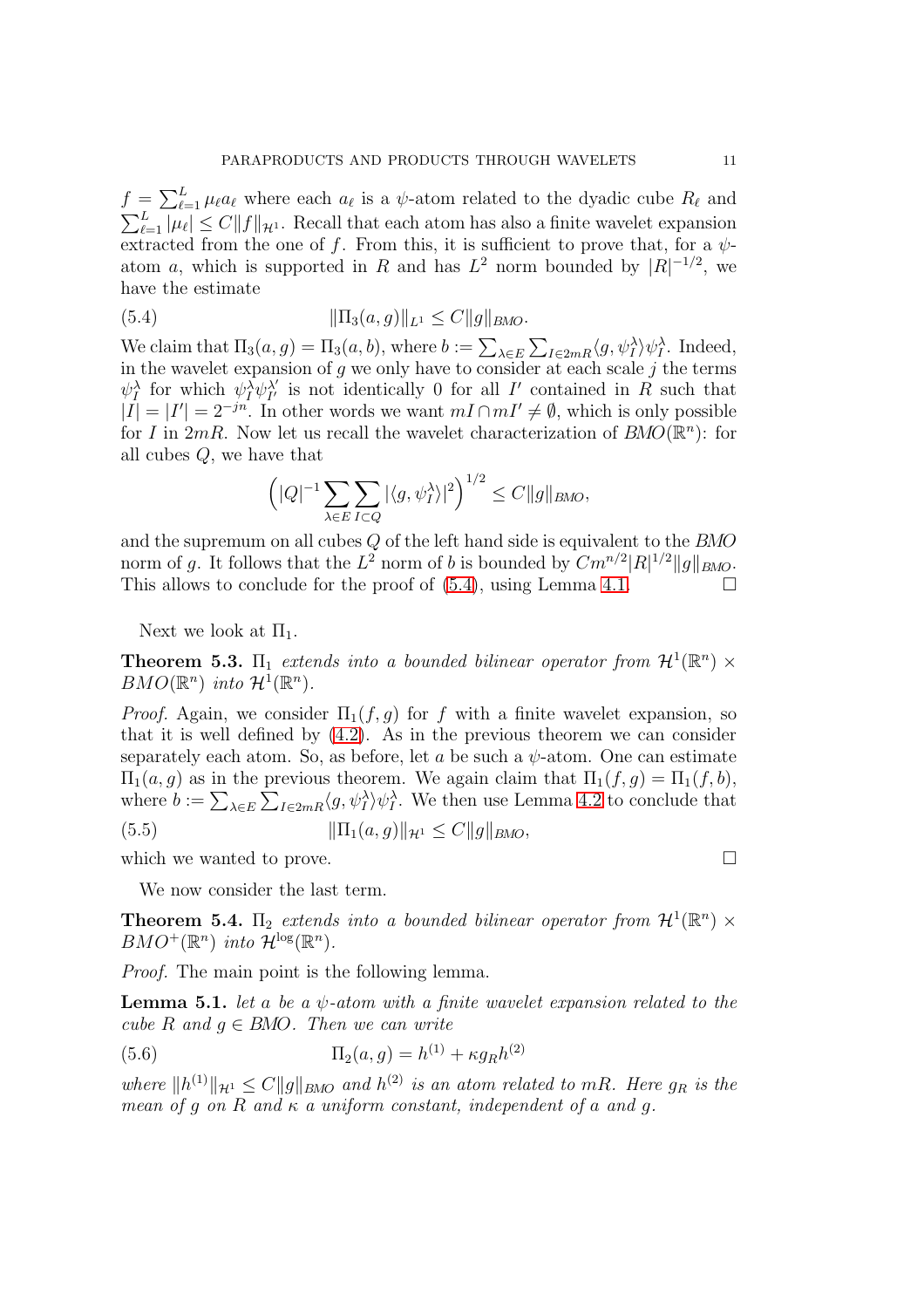Let us conclude from the lemma, which we take for granted for the moment. Let  $f = \sum_{\ell=1}^{L} \mu_{\ell} a_{\ell}$  be the atomic decomposition of the function f, which has a finite wavelet expansion. Let us prove the existence of some uniform constant C such that

<span id="page-11-0"></span>
$$
(5.7) \qquad \left\| \mathcal{M}\left(\sum_{\ell=1}^L \mu_\ell \Pi_2(a_\ell, g)\right) \right\|_{L^{\log}} \leq C \|g\|_{BMO^+}\left(\sum_{\ell=1}^L |\mu_\ell|\right).
$$

With obvious notations, we conclude directly for terms  $h_{\ell}^{(1)}$  $\ell^{(1)}$ , using the fact that  $L^1(\mathbb{R}^n)$  is contained in  $L^{\log}(\mathbb{R}^n)$ . So it is sufficient to prove that

$$
\left\|\mathcal{M}\left(\sum_{\ell=1}^L \mu_{\ell}g_{R_{\ell}}h_{\ell}^{(2)}\right)\right\|_{L^{\log}} \leq C\|g\|_{BMO^+}\left(\sum_{\ell=1}^L |\mu_{\ell}|\right).
$$

At this point we proceed as in [\[2\]](#page-15-0). We use the inequality

$$
\mathcal{M}\left(\sum_{\ell=1}^L\mu_\ell g_{R_\ell}h_\ell^{(2)}\right)\leq \sum_{\ell=1}^L|\mu_\ell||g_{R_\ell}|\mathcal{M}\left(h_\ell^{(2)}\right).
$$

Then we write  $g_{R_\ell} = g + (g_{R_\ell} - g)$ . For the first term, that is,

$$
|g|\left(\sum_{\ell=1}^L|\mu_\ell|\mathcal{M}\left(h_\ell^{(2)}\right)\right),\,
$$

we use the generalized Hölder inequality given in Proposition [2.1.](#page-3-1) Indeed,  $g$ is in  $BMO(\mathbb{R}^n)$  and the function  $\mathcal{M}(a)$ , for a an atom, is uniformly in  $L^1$ , so that  $\sum_{\ell=1}^L |\mu_{\ell}| \mathcal{M}\left( h_{\ell}^{(2)}\right)$  $\binom{2}{\ell}$  has norm in  $L^1$  bounded by  $C \sum_{\ell=1}^L |\mu_{\ell}|$ . To conclude for [\(5.7\)](#page-11-0), it is sufficient to prove that

$$
\left\| \sum_{\ell=1}^{L} |\mu_{\ell}| |g - g_{R_{\ell}}| \mathcal{M} \left( h_{\ell}^{(2)} \right) \right\|_{L^{1}} \leq C \sum_{\ell=1}^{L} |\mu_{\ell}|.
$$

This is a consequence of the following uniform inequality, valid for  $g \in BMO(\mathbb{R}^n)$ and  $a$  an atom adapted to the cube  $R$ :

$$
\int_{\mathbb{R}^n} |g - g_R| \mathcal{M}(a) dx \le C ||g||_{BMO}.
$$

To prove this inequality, by using invariance through dilation and translation, we may assume that R is the cube  $\mathbb Q$ . We conclude by using the following classical lemma.

**Lemma 5.2.** Let a be a classical atom related to the cube  $\mathbb{Q}$  and q be in  $BMO(\mathbb{R}^n)$ . Then

$$
\int_{\mathbb{R}^n} |g - g_{\mathbb{Q}}| \mathcal{M}(a) dx \le C ||g||_{BMO}.
$$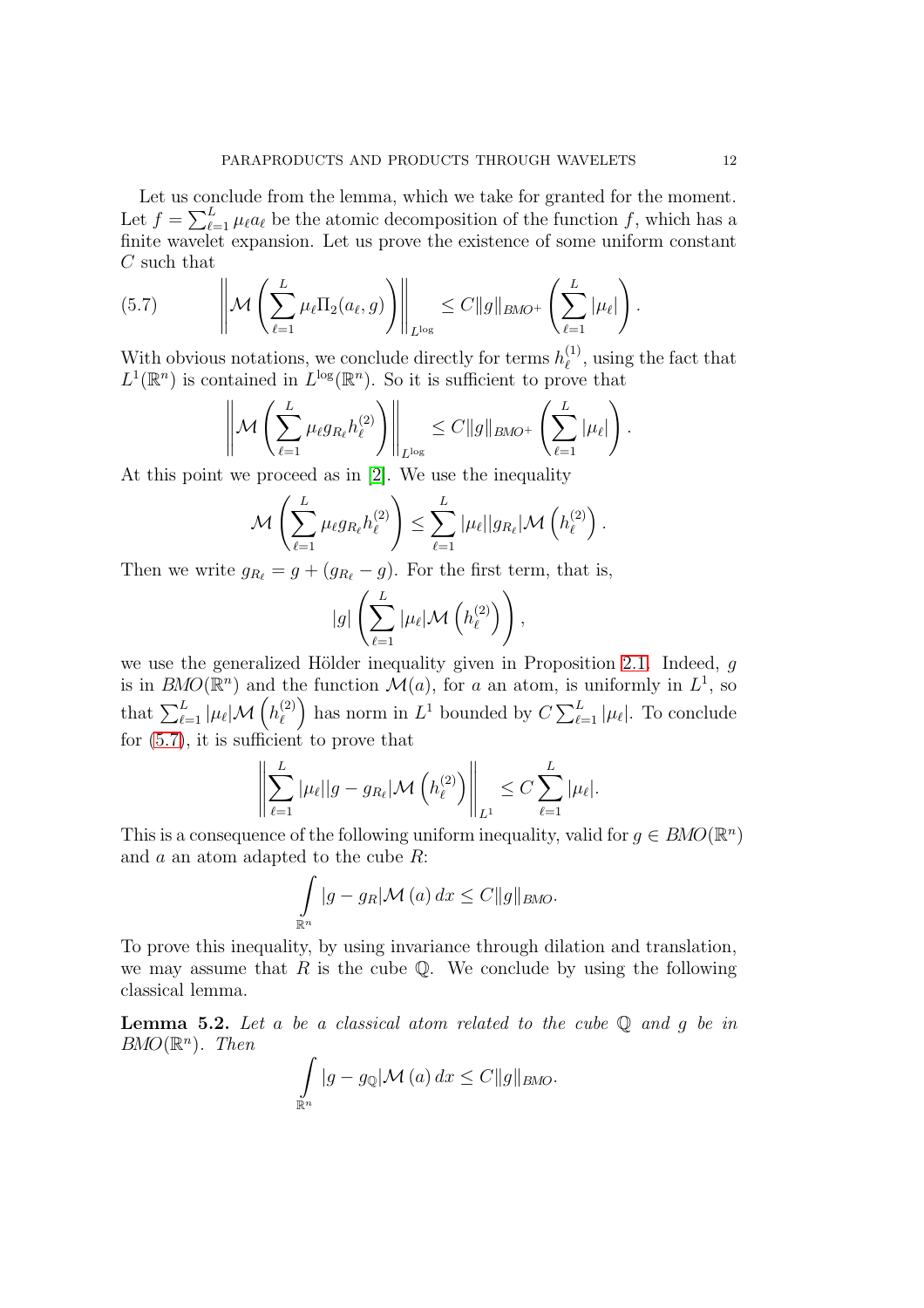Proof. We cut the integral into two parts. By Schwarz Inequality and the boundedness of the operator M on  $L^2(\mathbb{R}^n)$ , we have

$$
\int_{|x|\leq 2} |g - g_{\mathbb{Q}}| \mathcal{M}(a) dx \leq C \left( \int_{\mathbb{Q}\mathbb{Q}} |g - g_{\mathbb{Q}}|^2 dx \right)^{1/2} ||a||_{L^2}
$$
  

$$
\leq C ||g||_{BMO},
$$

here one used  $|g_{2\mathbb{Q}} - g_{\mathbb{Q}}| \leq C ||g||_{BMO}$ . Next, for  $|x| > 2$  we have the inequality

$$
\mathcal{M}(a)(x) \leq \frac{C}{(1+|x|)^{n+1}},
$$

and the classical inequality (see Stein's book [\[21\]](#page-16-2))

$$
\int_{\mathbb{R}^n} \frac{|g - g_{\mathbb{Q}}|}{(1 + |x|)^{n+1}} dx \le C ||g||_{BMO}.
$$

We have proven  $(5.7)$ .

It remains to prove Lemma [5.1,](#page-10-1) which we do now.

*Proof of Lemma [5.1.](#page-10-1)* Let a be a  $\psi$ -atom which is related to the dyadic cube R. Let  $j_0$  be such that  $|R| = 2^{-nj_0}$ . We assume that a has a finite wavelet expansion, so that  $\Pi_2(a, g)$  is given by  $(4.2)$  for some  $j_1 > j_0$ . As before, we can write  $\Pi_2(a,g) = aP_{j_0}g + \Pi_2(a,b)$ , where b is defined by  $b := \sum_{\lambda \in E} \sum_{I \in 2mR} \langle g, \psi_I^{\lambda} \rangle \psi_I^{\lambda}$ . It follows again from the characterization of  $BMO$  function through wavelets that the  $L^2$  norm of b is bounded by  $C||g||_{BMO}|R|^{1/2}$ . We use the  $L^2$  estimate given by Lemma [4.2](#page-6-2) to bound uniformly the  $\mathcal{H}^1$  norm of  $\Pi_2(a, b)$ . This term goes into  $h^{(1)}$ .

It remains to consider  $aP_{j_0}g$ . By definition of  $P_{j_0}g$ , it can be written as  $a\sum_{I}\langle g,\phi_{I}\rangle\phi_{I}$ , where the sum in I is extended to all dyadic cubes such that  $|I| = 2^{-nj_0}$  and  $mI \cap mR \neq \emptyset$ . There are at most  $(2m)^n$  such terms in this sum, and it is sufficient to prove that each of them can be written as  $h_1 + \kappa |g_R|h_2$ , with  $h_2$  a classical atom related to mQ and  $h_1$  such that  $||h_1||_{\mathcal{H}^1} \leq C||g||_{BMO}$ . Let us first remark that for each of these  $(2m)^n$  terms, the function  $h :=$  $|I|^{1/2}\phi_{I}a$  is (up to some uniform constant) a classical atom related to mR: indeed, it has mean value 0 because of the orthogonality of  $\phi_I$  and  $\psi_{I'}$  when  $|I'| \leq |I|$  and the norm estimate follows at once. In order to conclude, it is sufficient to prove that  $h_1 = (g_R - |I|^{-1/2} \langle g, \phi_I \rangle)h$  has the required property. We conclude easily by showing that  $g_R - |I|^{-1/2} \langle g, \phi_I \rangle$  is bounded by  $C||g||_{BMO}$ . But this difference may be written as  $\langle \gamma, g \rangle$ , where  $\gamma := |R|^{-1} \chi_R - |I|^{-1/2} \phi_I$ . The function  $\gamma$  has zero mean, is supported in  $2mR$  and has  $L^2$  norm bounded by  $2|R|^{-1/2}$ . Thus, up to multiplication by some uniform constant, it is a classical atom related to the cube  $2mR$ . It has an  $\mathcal{H}^1$  norm that is uniformly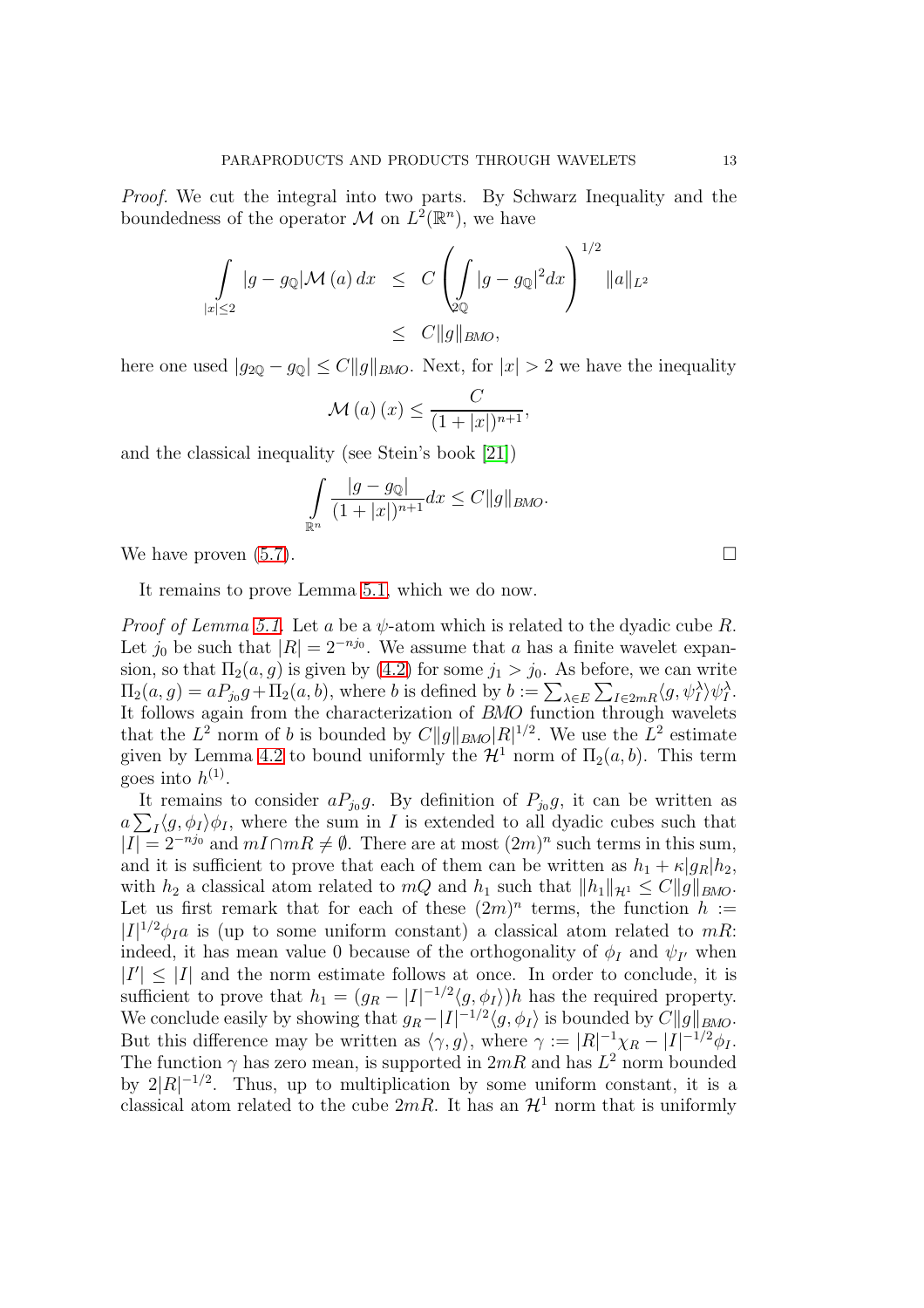bounded and its scalar product with  $q$  is bounded by the BMO norm of  $q$ , up to a constant, as a consequence of the  $\mathcal{H}^1 - BMO$  duality.

This concludes for the proof.

We have finished the proof of Theorem [5.4,](#page-10-2) and also of the one of Theorem [1.1.](#page-1-0) Just take  $S = \Pi_3$ .

### 6. Div-Curl Lemma

The aim of this section is to prove Theorem [1.2.](#page-2-0) The methods that we develop are inspired by the papers of Dobyinsky in the case of  $L^2(\mathbb{R}^n)$ . They are generalized in a forthcoming paper of the last author [\[14\]](#page-15-14).

Let us first make some remarks. By using the decomposition of each product  $F_jG_j$  into  $S(F_j,G_j)+T(F_j,G_j)$ , we already know that all terms  $T(F_j,G_j)$  are in  $\mathcal{H}^{\log}(\mathbb{R}^n)$ . So we claim that it is sufficient to prove that  $\sum_{j=1}^n S(F_j, G_j)$  is also in  $\mathcal{H}^{\log}(\mathbb{R}^n)$ . We first assume that F is in  $\mathcal{H}^1(\mathbb{R}^n, \mathbb{R}^n)$  and G in  $BMO(\mathbb{R}^n, \mathbb{R}^n)$ . Since F is curl-free, we can assume that  $F_j$  is a gradient, or, equivalently,  $F_j = R_j f$ , where  $R_j$  is the j-th Riesz transform and  $f = -\sum_{j=1}^n R_j(F_j) \in$  $\mathcal{H}^1(\mathbb{R}^n)$  since  $\mathcal{H}^1(\mathbb{R}^n)$  is invariant under Riesz transforms. Next, since G is div-free, we have the identity  $\sum_{j=1}^{n} R_j G_j = 0$ . So it is sufficient to prove that  $S(R_j f, G_j) + S(f, R_j G_j)$  is in  $\mathcal{H}^{\log}(\mathbb{R}^n)$  for each j. So Theorem [1.2](#page-2-0) is a corollary of the following proposition.

**Proposition 6.1.** Let A be an odd Calderón-Zygmund operator. Then, the bilinear operator  $S(Af, g) + S(f, Ag)$  maps continuously  $\mathcal{H}^1(\mathbb{R}^n) \times BMO(\mathbb{R}^n)$ into  $\mathcal{H}^1(\mathbb{R}^n)$ .

Proof. We make a first reduction, which is done by Dobyinsky in [\[8\]](#page-15-5). When considering  $S(f, g)$  on  $\mathcal{H}^1(\mathbb{R}^n) \times BMO(\mathbb{R}^n)$ , we can write it as  $S(f, g) = h +$  $S_0(f, g)$  with  $h \in \mathcal{H}^1(\mathbb{R}^n)$ , where

(6.1) 
$$
S_0(f,g) = \sum_{\lambda \in E} \sum_I \langle f, \psi_I^{\lambda} \rangle \langle g, \psi_I^{\lambda} \rangle |\psi_I^{\lambda}|^2.
$$

Indeed,  $S(f,g) - S_0(f,g)$  may be written in terms of products  $\psi_I^{\lambda} \psi_{I'}^{\lambda'}$  $I'_I$ , with  $|I| = |I'|$ ,  $(I, \lambda) \neq (I', \lambda')$ . These functions are of mean 0 because of the orthogonality of the wavelet basis, have  $L^2$  norm bounded, up to a constant, by  $|I|^{-1/2}$ , and are supported in mI. So they are C times atoms of  $\mathcal{H}^1(\mathbb{R}^n)$ . Recall that they are non zero only if  $I' = k|I|^{1/n} + I$ , with  $k \in K$ , where K is the set of points with integer coordinates contained in  $(-m, +m]^n$ . So, to prove that  $S(f,g) - S_0(f,g)$  is in  $\mathcal{H}^1(\mathbb{R}^n)$  it is sufficient to use the fact that, for fixed  $\lambda$ ,  $\lambda'$  and k,

$$
\sum_{I} |\langle f, \psi_I^{\lambda} \rangle| \, |\langle g, \psi_{k|I|^{1/n}+I}^{\lambda'} \rangle| \leq C \|f\|_{\mathcal{H}^1} \|g\|_{BMO}.
$$

 $\Box$ 

 $\Box$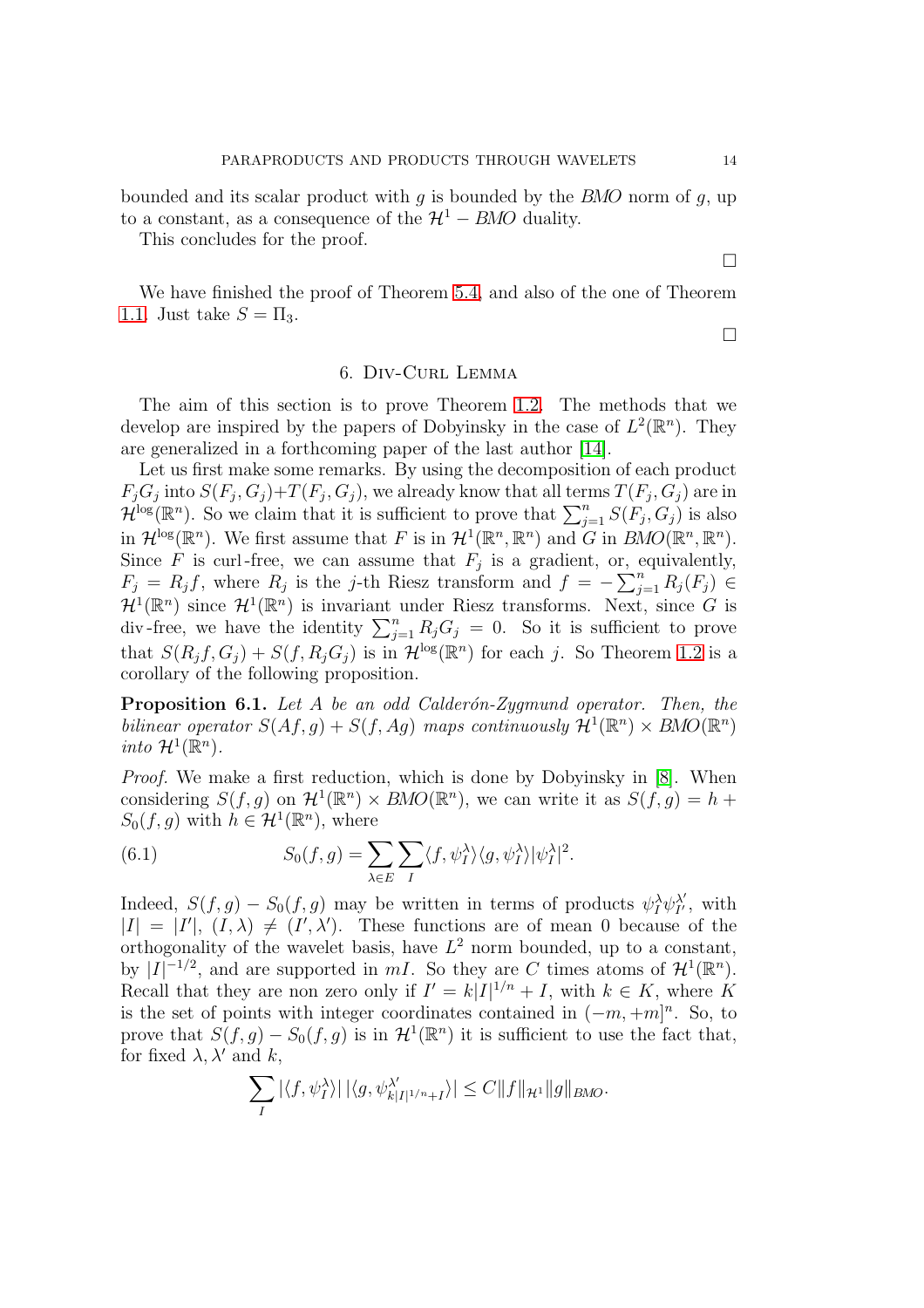This is a consequence of the wavelet characterization of f in  $\mathcal{H}^1(\mathbb{R}^n)$  and g in  $BMO(\mathbb{R}^n)$  and the following lemma, which may be found in [\[10\]](#page-15-15).

**Lemma 6.1.** There exists a uniform constant C, such that, for  $(a_I)_{I \in \mathcal{D}}$  and  $(b_I)_{I \in \mathcal{D}}$  two sequences that are indexed by the set  $\mathcal D$  of dyadic cubes, one has the inequality

$$
\sum_{I \in \mathcal{D}} |a_I||b_I| \le C \left\| \left( \sum_{I \in \mathcal{D}} |a_I|^2 |I|^{-1} \chi_I \right)^{1/2} \right\|_{L^1} \times \sup_{R \in \mathcal{D}} \left( |R|^{-1} \sum_{I \subset R} |b_I|^2 \right)^{1/2}.
$$

Let us come back to the proof of the proposition. From this first step, we conclude that it is sufficient to prove that  $B(f, g) := S_0(Af, g) + S_0(f, Ag)$  is in  $\mathcal{H}^1(\mathbb{R}^n)$ . Using bilinearity as well as the fact that  $A^* = -A$ , we have

$$
B(f,g) := \sum_{\lambda \in E} \sum_{\lambda' \in E} \sum_{I,I'} \langle f, \psi_I^{\lambda} \rangle \langle g, \psi_{I'}^{\lambda'} \rangle \langle A \psi_I^{\lambda}, \psi_{I'}^{\lambda'} \rangle (|\psi_{I'}^{\lambda'}|^2 - |\psi_I^{\lambda}|^2).
$$

From this point, the proof is standard. An explicit computation gives that  $|\psi_{I'}^{\lambda'}\rangle$  $\mathcal{H}^{1/2}_{I'}$  =  $|\psi^{\lambda}_{I}|^{2}$  is in  $\mathcal{H}^{1}(\mathbb{R}^{n})$ , with

$$
\| |\psi_{I'}^{\lambda'}|^2 - |\psi_I^{\lambda}|^2 \|_{\mathcal{H}^1} \leq C \left( \log(2^{-j} + 2^{-j'})^{-1} + \log(|x_I - x_{I'}| + 2^{-j} + 2^{-j'}) \right).
$$

Here  $|I| = 2^{-jn}$  and  $|I'| = 2^{-j'n}$ , while  $x_I$  and  $x_{I'}$  denote the centers of the two cubes. Next we use the well-known estimate of the matrix of a Calderón-Zygmund operator (see [MC, Proposition 1]): there exists some  $\delta \in (0, 1]$ , such that

$$
|\langle A\psi_I^{\lambda}, \psi_{I'}^{\lambda'}\rangle| \leq C p_{\delta}(I, I')
$$

with

$$
p_{\delta}(I, I') = 2^{-|j - j'|(\delta + n/2)} \left( \frac{2^{-j} + 2^{-j'}}{2^{-j} + 2^{-j'} + |x_I - x_{I'}|} \right)^{n + \delta}.
$$

So, by using the inequality

$$
\log\Big(\frac{2^{-j}+2^{-j'}+|x_I-x_{I'}|}{2^{-j}+2^{-j'}}\Big)\leq\frac{2}{\delta}\Big(\frac{2^{-j}+2^{-j'}+|x_I-x_{I'}|}{2^{-j}+2^{-j'}}\Big)^{\delta/2},
$$

we obtain

$$
\|B(f,g)\|_{\mathcal{H}^1}\leq C\sum_{I,I'}|\langle f,\psi_I^\lambda\rangle|\,|\langle g,\psi_I^{\lambda'}\rangle|p_{\delta'}(I,I')
$$

where  $\delta' = \delta/2 > 0$ . We conclude by using the fact that the almost diagonal matrix  $p_{\delta'}(I, I')$  defines a bounded operator on the space of all sequences  $(a_I)_{I \in \mathcal{D}}$  such that  $\left( \sum_I |a_I|^2 |I|^{-1} \chi_I \right)^{1/2} \in L^1(\mathbb{R}^n)$ .

This is the end of the proof of Theorem [1.2](#page-2-0) for  $F \in \mathcal{H}^1(\mathbb{R}^n, \mathbb{R}^n)$  and  $G \in$  $BMO(\mathbb{R}^n, \mathbb{R}^n)$  with curl  $F = 0$  and div  $G = 0$ . Assume now that div  $F = 0$ and curl  $G = 0$ . Similarly as above, we have  $\sum_{j=1}^{n} R_j F_j = 0$  and  $G_j = R_j g$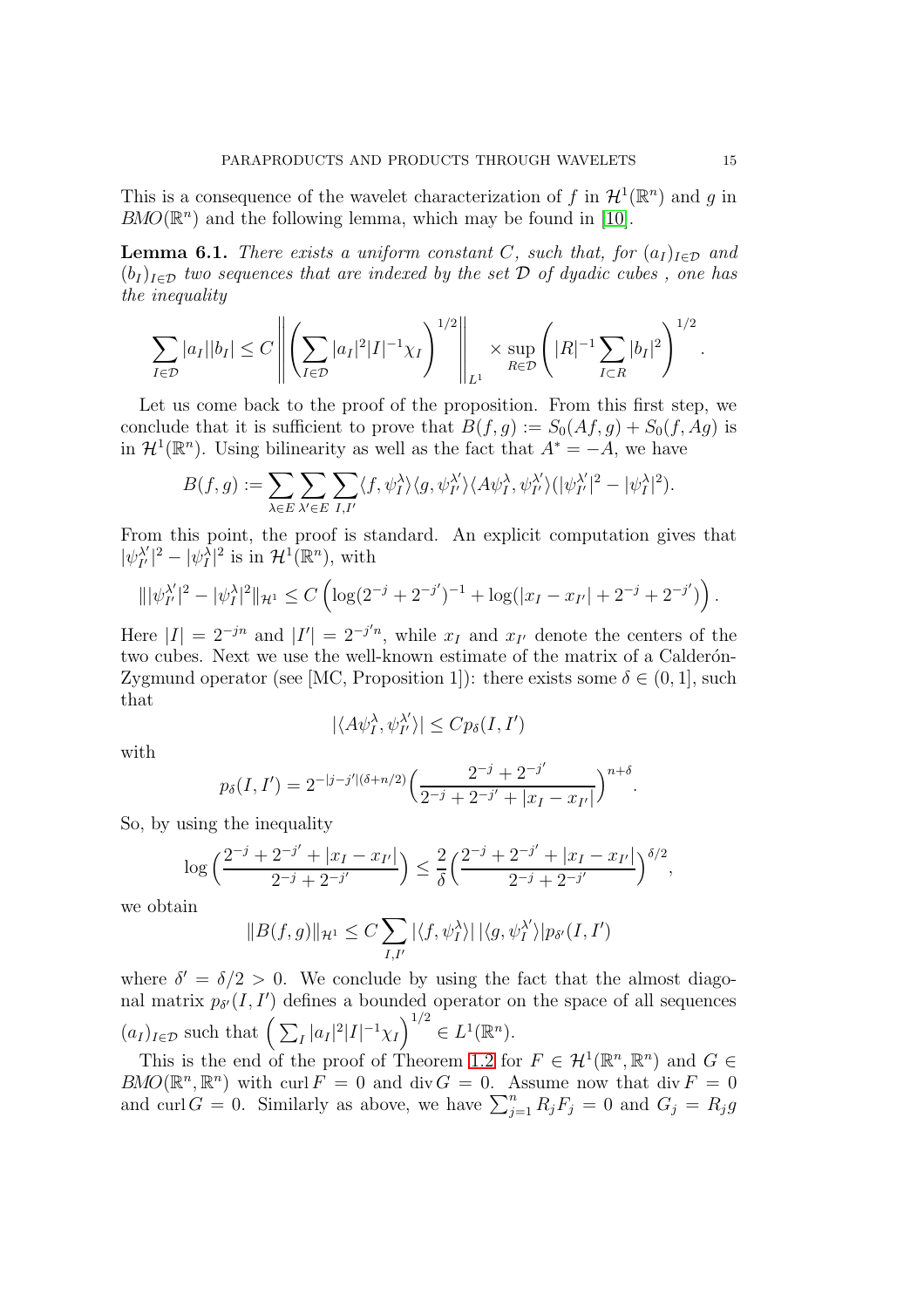where  $g = -\sum_{j=1}^{n} R_j G_j \in BMO(\mathbb{R}^n)$  since  $BMO(\mathbb{R}^n)$  is invariant under Riesz transforms. Hence,

$$
F \cdot G = \sum_{j=1}^{n} (T(F_j, G_j) + S(F_j, G_j)) = \sum_{j=1}^{n} T(F_j, G_j) + \sum_{j=1}^{n} (S(F_j, R_j g) + S(R_j F_j, g)).
$$

We conclude as before from the proposition.

### 7. Acknowledgements

The authors are partially supported by the project ANR AHPI number ANR-07-BLAN-0247-01.

#### **REFERENCES**

- <span id="page-15-8"></span>[1] A. Bonami, J. Feuto and S. Grellier, Endpoint for the div-curl lemma in Hardy spaces. Publ. Mat. 54, No. 2 (2010), 341–358.
- <span id="page-15-0"></span>[2] A. Bonami, T. Iwaniec, P. Jones and M. Zinsmeister, On the product of functions in BMO and  $H^1$ , Ann. Inst. Fourier (Grenoble), 57 (2007), no. 5, 1405–1439.
- <span id="page-15-9"></span>[3] A. Bonami and S. Grellier, Hankel operators and weak factorization for Hardy-Orlicz spaces, Colloquium Math. 118 (2010), No 1, 107–132.
- <span id="page-15-6"></span>[4] R. Coifman, S. Dobyinsky and Y. Meyer, Opérateurs bilinéaires et renormalisation. (French) [Bilinear operators and renormalization] Essays on Fourier analysis in honor of Elias M. Stein (Princeton, NJ, 1991), 146–161.
- <span id="page-15-7"></span>[5] L. Chevalier, Renormalisation du produit, jacobiens et transformations de Riesz. (French) [Renormalization of the product, Jacobians and Riesz transforms] J. Math. Pures Appl. (9) 80 (2001), no. 10, 10131028.
- <span id="page-15-10"></span>[6] I. Daubechies, Orthonormal basis of compactly supported wavelets, Comm. Pure Appl. Math. 41 (1988), 909–996.
- <span id="page-15-4"></span>[7] S. Dobyinsky, Ondelettes, renormalisations du produit et applications a certains operateurs bilineaires, These, Paris 9 Univ, 1992.
- <span id="page-15-5"></span>[8] S. Dobyinsky, La "version ondelettes" du théorème du Jacobien. (French) [The "wavelet version" of the theorem of the Jacobian] Rev. Mat. Iberoamericana 11 (1995), no. 2, 309–333.
- <span id="page-15-3"></span>[9] S. Dobyinsky and Y. Meyer, Lemme div-curl et renormalisation. (French) [The div-curl lemma and renormalization] Séminaire sur les Équations aux Dérivées Partielles, 1991-1992, Exp. No. 2, 1–4.
- <span id="page-15-15"></span>[10] M. Frazier and B. Jawerth, A discrete transform and decompositions of distribution spaces. J. Funct. Anal. 93 (1990), no. 1, 34–170.
- <span id="page-15-11"></span>[11] E. Hernández and G. Weiss, A first course on wavelets, with a foreword by Yves Meyer, Studies in Advanced Mathematics. CRC Press, Boca Raton, FL, 1996.
- <span id="page-15-2"></span>[12] S. Janson, Generalizations of Lipschitz spaces and an application to Hardy spaces and bounded mean oscillation. Duke Math. J. 47 (1980), no. 4, 959–982.
- <span id="page-15-14"></span><span id="page-15-1"></span>[13] L.D. Ky, New Hardy spaces of Musielak-Orlicz type, preprint.
- [14] L.D. Ky, Hardy spaces estimates for bilinear operators through wavelet, work in progress.
- <span id="page-15-12"></span>[15] S. Meda, P. Sjögren and M. Vallarino, On the  $H^1-L^1$  boundedness of operators. Proc. Amer. Math. Soc. 136 (2008), 2921–2931.
- <span id="page-15-13"></span>[16] S. Meda, P. Sjögren and M. Vallarino, Atomic decompositions and operators on Hardy spaces. Rev. Un. Mat. Argentina 50 (2009), no. 2, 1522.